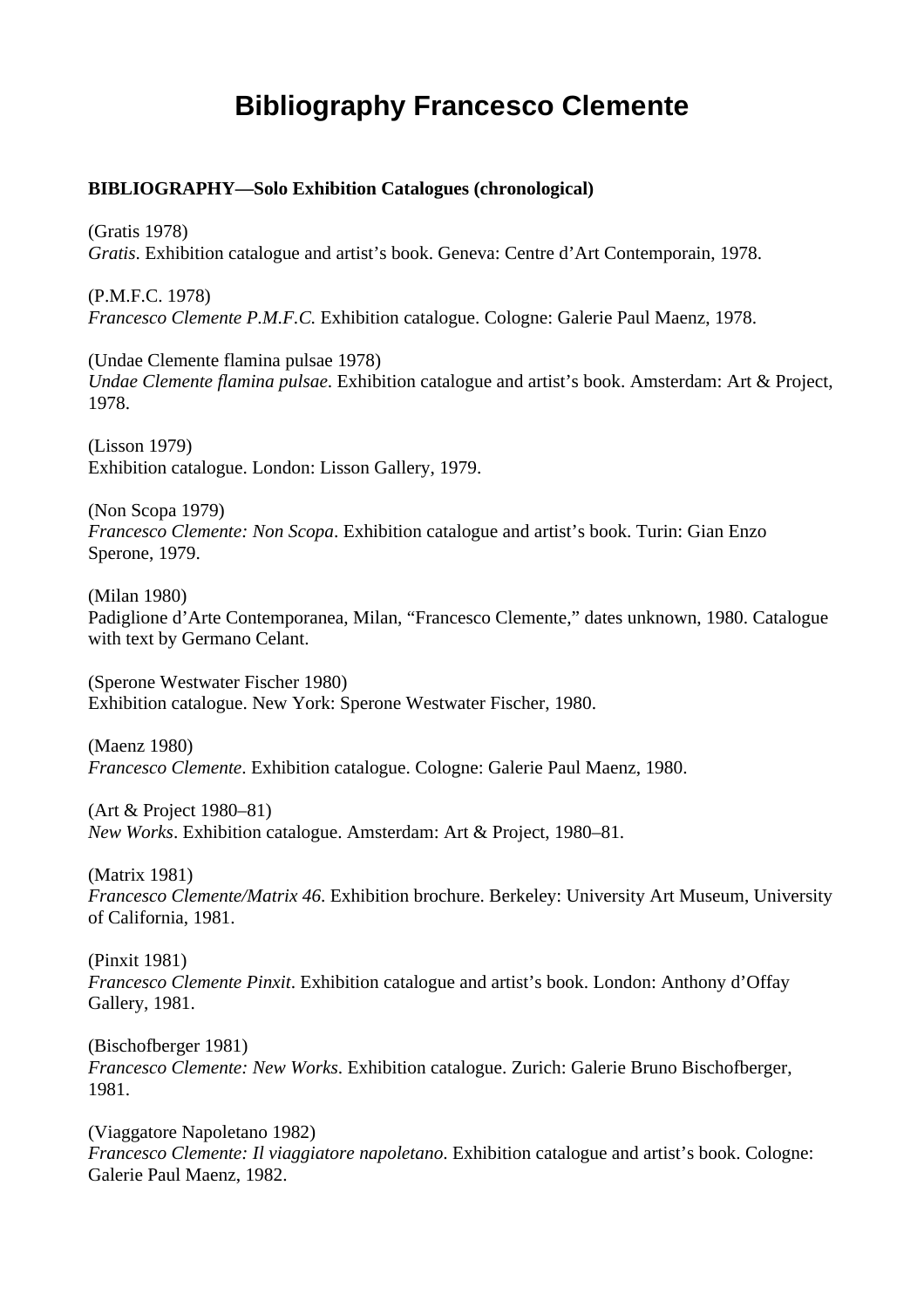(Bischofberger 1982–83) *Francesco Clemente: Watercolours*. Exhibition catalogue and artist's book. Zurich: Galerie Bruno Bischofberger, 1982–83. (Fourteen Stations 1983) *Francesco Clemente: The Fourteen Stations*. Exhibition catalogue. London: Whitechapel Art Gallery, 1983.

(Sperone Westwater/Boone 1983) *Francesco Clemente*. Exhibition catalogue. New York: Sperone Westwater; New York: Mary Boone Gallery, 1983.

(White Shroud 1984) *Allen Ginsberg/Francesco Clemente: White Shroud*. Exhibition catalogue. Basel: Kunsthalle Basel, 1984.

(Ikeda 1983) *Francesco Clemente: Paintings*. Exhibition catalogue. Tokyo: Akira Ikeda Gallery, 1983.

(ICA Boston 1984) *Currents: Francesco Clemente*. Exhibition brochure. Boston: The Institute of Contemporary Art, 1984.

(Berlin 1984)

*Francesco Clemente: Pastelle 1973–1983*. Edited by Rainer Crone. Exhibition catalogue. Berlin: Nationalgalerie Berlin, 1984.

(Ikeda 1984) *Francesco Clemente: New Paintings*. Exhibition catalogue. Tokyo: Akira Ikeda Gallery, 1984.

(Belfast 1984) *Francesco Clemente in Belfast*. Exhibition catalogue. Belfast: Arts Council Gallery, 1984.

(Kestner 1984–95) *Francesco Clemente: Bilder und Skulpturen*. Exhibition catalogue. Hannover: Kestner-Gesellschaft, 1984–85.

(MoMA 1985) *Francesco Clemente, Prints 1981–1985*. Exhibition catalogue. New York: The Metropolitan Museum of Art, 1985.

(Viaggiatore Napoletano 1985) *Il viaggiatore napoletano: 73 Zeichnungen von 1971–1978*. Exhibition catalogue. Basel: Museum für Gegenwartskunst, 1985.

(Ringling 1985)

*Francesco Clemente*. Edited by Michael Auping. Exhibition catalogue. Sarasota, Florida: John and Mable Ringling Museum of Art, 1985.

(Ikeda 1986) *Women and Men*. Exhibition catalogue. Tokyo: Akira Ikeda Gallery, 1986.

(Departure of the Argonaut 1986)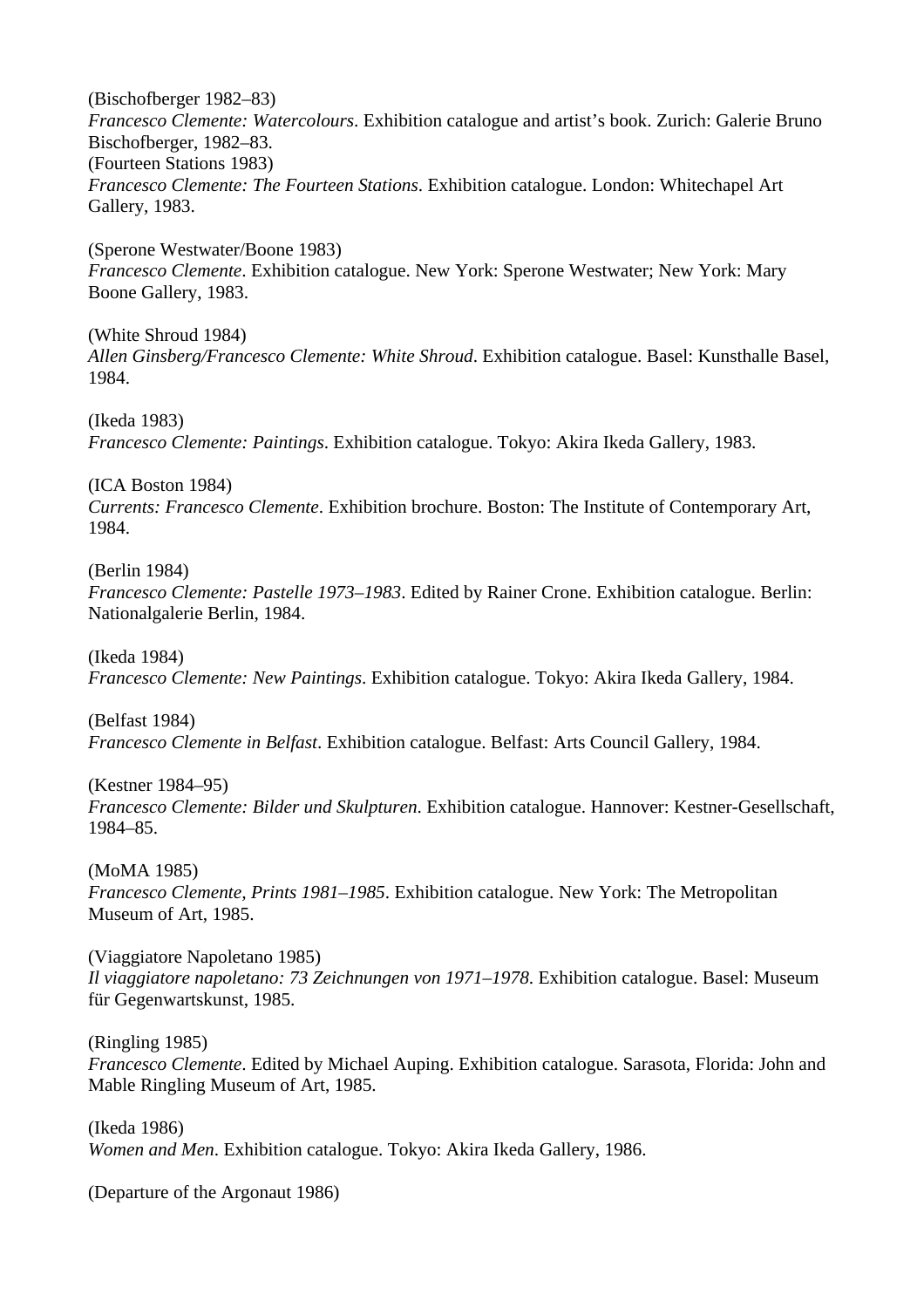*The Departure of the Argonaut*. Exhibition catalogue. New York: The Museum of Modern Art, 1986–87. New York: Petersburg Press, 1986.

(Two Garlands 1986) *Francesco Clemente: Two Garlands*. Exhibition catalogue and artist's book. New York: Sperone Westwater, 1986.

(Affreschi 1987) *Francesco Clemente: Affreschi, Pinturas al fresco*. Exhibition catalogue. Madrid: Fundación Caja de Pensiones, 1987.

(Basel Gegenwartskunst 1987)

*Francesco Clemente: Zeichnungen und Aquarelle, 1971–1986*. Exhibition catalogue and artist's book. Basel: Museum für Gegenwartskunst, 1987. Zürich: Schweizer Verlagshaus, c1987.

(Chicago 1987) *The Argentario Paintings*. Exhibition brochure. Chicago: The Art Institute of Chicago, 1987.

(Diacono 1988) *Francesco Clemente*. Exhibition catalogue. Boston: Mario Diacono Gallery, 1988.

(Maenz 1988) *Francesco Clemente: Major New Works*. Exhibition catalogue. Cologne: Galerie Paul Maenz, 1988.

(Vowels 1989)

*The Vowels (a e i o u): Paintings by Francesco Clemente*. Exhibition catalogue. Bridgehampton, New York: Dia Art Foundation, 1989.

(Cultural Televisa 1989)

*Francesco Clemente: Cinco Tapices Realizados en el Taller Mexicano de Gobelinos*. Exhibition catalogue. Guadalajara, Mexico: Fundacíon Cultural Televisa, Centro Cultural Arte Contemporánea, 1989.

(Riera 1990) *Francesco Clemente*. Exhibition catalogue. Barcelona: Salvador Riera, 1990.

(Three Worlds 1990) *Francesco Clemente: Three Worlds*. Edited by Ann Percy. Exhibition catalogue. Philadelphia: Philadelphia Museum of Art, 1990.

(Black Book 1991) *Francesco Clemente: The Black Book*. Exhibition catalogue and artist's book. Basel: Kunsthalle Basel, 1991.

(Beyeler 1991) *Francesco Clemente*. Exhibition catalogue. Basel: Galerie Beyeler, 1991.

(Bestiarium 1991) *Francesco Clemente: Bestiarium*. Exhibition catalogue. Frankfurt am Main: Museum für Moderne Kunst**,** 1991.

(Testa Coda 1991)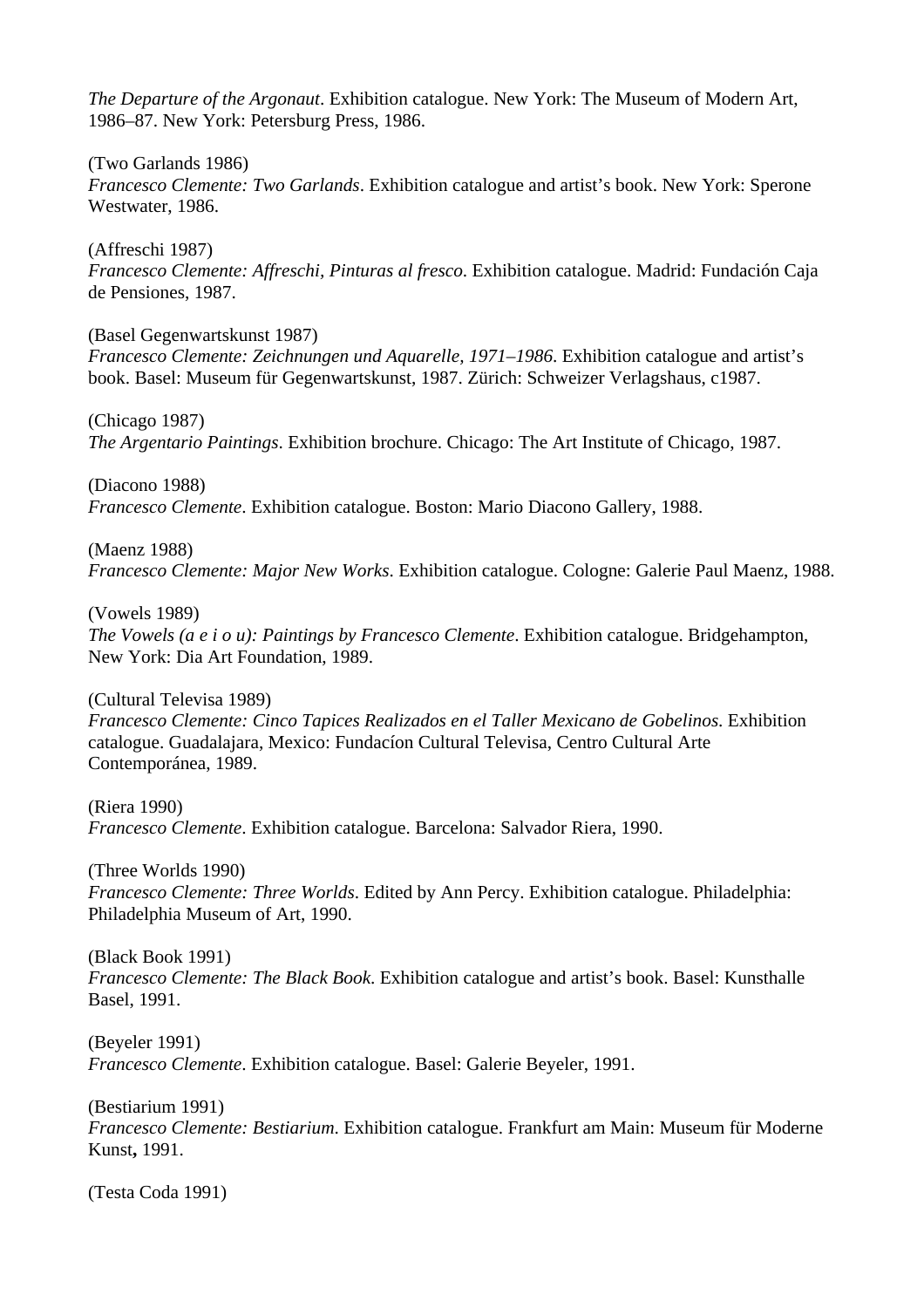*Francesco Clemente: Testa Coda*. Exhibition catalogue and artist's book. New York: Gagosian Gallery, 1991.

(Evening Raga and Paradiso 1992)

*Francesco Clemente: Evening Raga and Paradiso.* Edited by Raymond Foye. Catalogue and artist's book. New York: Gagosian Gallery, 1992.

(Haas 1992–93)

*Francesco Clemente: Gemälde, Aquarelle, Pastelle*. Exhibition catalogue. Berlin: Galerie Michael Haas, 1992–93.

(Works from India 1993)

*Francesco Clemente: Paintings, Sculptures and Works on Paper from India*. Exhibition catalogue. London: Anthony d'Offay Gallery, 1993.

(Two Horizons 1994)

*Francesco Clemente: Two Horizons*. Edited by Makito Hayashi. Exhibition catalogue. Tokyo: Sezon Museum of Art, 1994.

(There 1994)

*Francesco Clemente: There*. Exhibition catalogue and artist's book. With poems by Robert Creeley. New York: Gagosian Gallery, 1994.

(Early Morning Exercises 1994)

*Francesco Clemente: Early morning exercises*. Exhibition catalogue. Paris: Galerie d'art graphique, Musée National d'Art moderne, Centre Georges Pompidou, 1994.

(Rigassi 1995) *Francesco Clemente*. Exhibition catalogue. Bern: Galerie Rigassi, 1995.

(Book of the Arrow 1996) *Francesco Clemente: The Book of the Arrow: Aquarelle*. Edited by Tilman Osterworld and Thomas Knubben. Exhibition catalogue, Städtische Galerie Altes Rathaus, Ravensburg, Germany. Ostfildern-Ruit: Hatje Cantz, 1996.

(Paintings of the Gate 1997) *Francesco Clemente: The Paintings of the Gate.* Exhibition catalogue. Paris: Galerie Jérôme de Noirmont, 1997.

(Anamorphosis 1997) *Francesco Clemente: Anamorphosis*. Edited by Raymond Foye. Exhibition catalogue and artist's book. New York: Gagosian Gallery, 1997.

(Indian Watercolors 1998–99) *Francesco Clemente: Indian Watercolors*. Exhibition brochure. New York: The Metropolitan Museum of Art, New York, 1997–98; Forth Worth: Modern Art Museum, 1998; Indianapolis Museum of Art, 1998–99. (Sequiera 1998) *Francesco Clemente*. Exhibition catalogue. Braga: Galeria Mário Sequeira, 1998.

(Painter's Wardrobe 1999)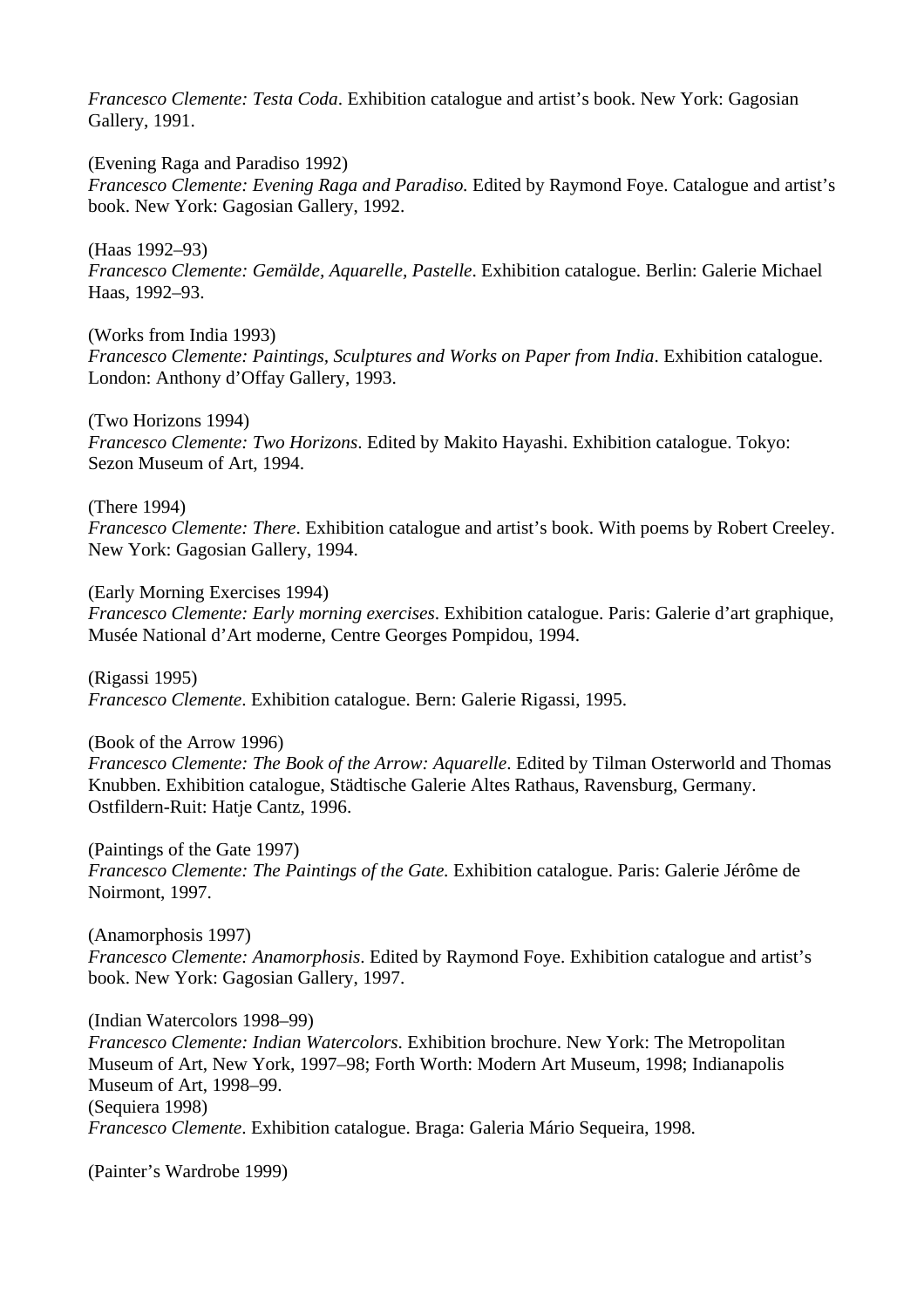*Francesco Clemente. The Painter's Wardrobe*. Exhibition catalogue. London: Anthony d'Offay Gallery, London, 1999.

(Bologna 1999) *Francesco Clemente: Opere su carta*. Exhibition catalogue. Bologna: Galleria d'Arte Moderna, 1999.

(Guggenheim 1999) *Clemente*. Organized by Lisa Dennison. Exhibition catalogue. New York: Solomon R. Guggenheim Foundation, 1999.

(Palladium 2000) *Francesco Clemente: Palladium*. Exhibition catalogue, Städtische Kunstsammlungen, Neue Galerie im Höhnmann Haus, Augsburg. Nuremburg: Verlag für Moderne Kunst, 2000.

(Taos 2002) *Clemente in Taos*. Edited by Charles M. Lovell. Exhibition catalogue. Taos: Harwood Museum of Art, 2002.

(Naples 2002) *Francesco Clemente*. Exhibition catalogue. Naples: Museo Archeologico Nazionale, 2002.

(Cologne 2002) *Francesco Clemente: Denim Self Portraits*. Edited by Kay Heymer. Exhibition catalogue. Cologne: Kunst-Station St. Peter, 2002.

(Jablonka 2002) *Francesco Clemente: Self Portraits*. Exhibition catalogue. Cologne: Jablonka Galerie, 2002.

(Book of the Sea 2002) *Francesco Clemente: The Book of the Sea*. Exhibition catalogue. London: Gagosian Gallery, 2002.

(Gagosian 2003) *Francesco Clemente: Paintings 2000–2003*. Exhibition catalogue. New York: Gagosian Gallery, 2003.

(Dublin 2004) *Francesco Clemente: New Works*. Exhibition catalogue. Dublin: Irish Museum of Modern Art, 2004.

(Saline Acquarelle 2004) *Saline Aquarelle: Francesco Clemente*. Exhibition catalogue. Salzburg: Galerie Thaddaeus Ropac, 2004.

(Tandoori Satori and Commonplace 2004)

*Tandoori Satori and Commonplace*. Exhibition catalogue. Waltham, Massachusetts: The Rose Art Museum, 2004.

(Curti 2004) *Clemente: Opere 1977–1990*. Exhibition catalogue, Galleria Paolo Curti/Annamaria Gambuzzi & Co., Milan. Cinisello Balsamo (Milan): Silvana, 2004.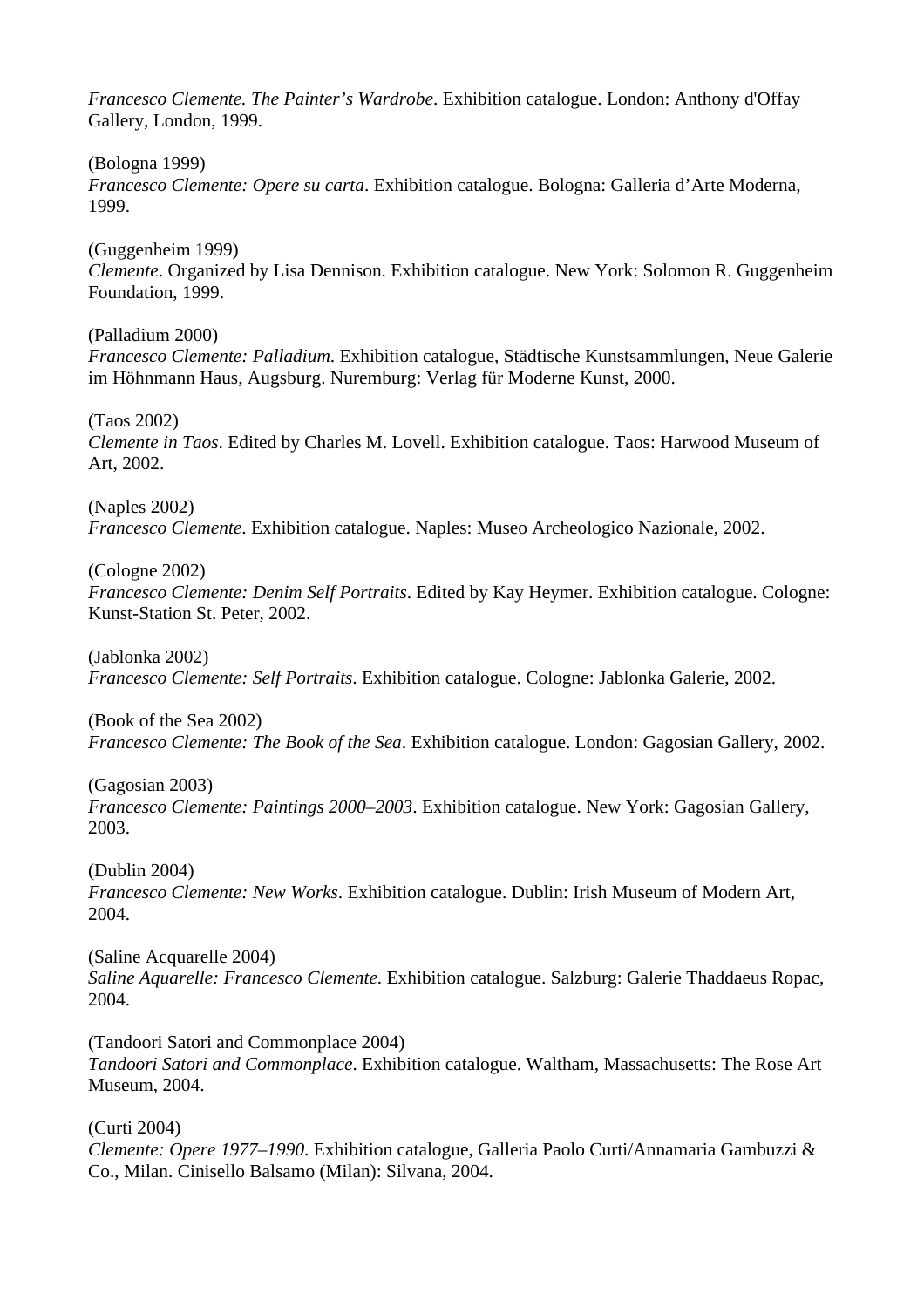(Jablonka 2005)

*Francesco Clemente: Paintings and Watercolors*. Exhibition catalogue. Cologne: Jablonka Galerie, 2005.

(Gioacchini 2005) *Francesco Clemente*. Exhibition catalogue. Ancona, Italy: Galleria Gioacchini, 2005.

(Gagosian London 2006) *Francesco Clemente: Self Portraits*. Exhibition catalogue. London: Gagosian Gallery, 2006.

(MAXXI 2006) *Francesco Clemente*. Edited by Paolo Colombo. Exhibition catalogue. Rome: MAXXI\_Museo nazionale delle arti del XXI secolo, partimento per I Beni Culturali e Paesaggistici, 2006.

(O'Neill 2006) *Francesco Clemente: Watercolours and Pantheon*. Exhibition catalogue. Rome: Galleria Lorcan O'Neill, 2006.

(Ropac 2007) *Francesco Clemente: Portraits.* Exhibition catalogue. Salzburg: Galerie Thaddaeus Ropac, 2007.

(Deitch 2007) *Francesco Clemente: Works 1971–1979*. Exhibition catalogue and artist's book. New York: Deitch Projects; Milan: Charta, 2007.

(Boone 2007) *Francesco Clemente: Portraits*. Exhibition catalogue. New York: Mary Boone Gallery, 2007.

(Jabonka 2008) *Francesco Clemente: From the Terreiro*. Edited by Kay Heymer. Exhibition catalogue. Berlin: Jablonka Galerie, 2008.

(Sopranos 2008) *Francesco Clemente: The Sopranos.* Text by Arthur Coleman Danto. Exhibition catalogue. New York: Charta, 2008.

# **BIBLIOGRAPHY—Artist's Books (chronological)**

(Castelli di Sabbia 1964) *Castelli di sabbia*. Naples: L'Arte Tipografica, 1964.

(Pierre Menard 1973) *Pierre Menard*. Rome: Edizioni GAP, 1973.

(6 Fotografie 1974) *6 Fotografie*. Brescia, Italy: Banco, 1974.

(Gratis 1978)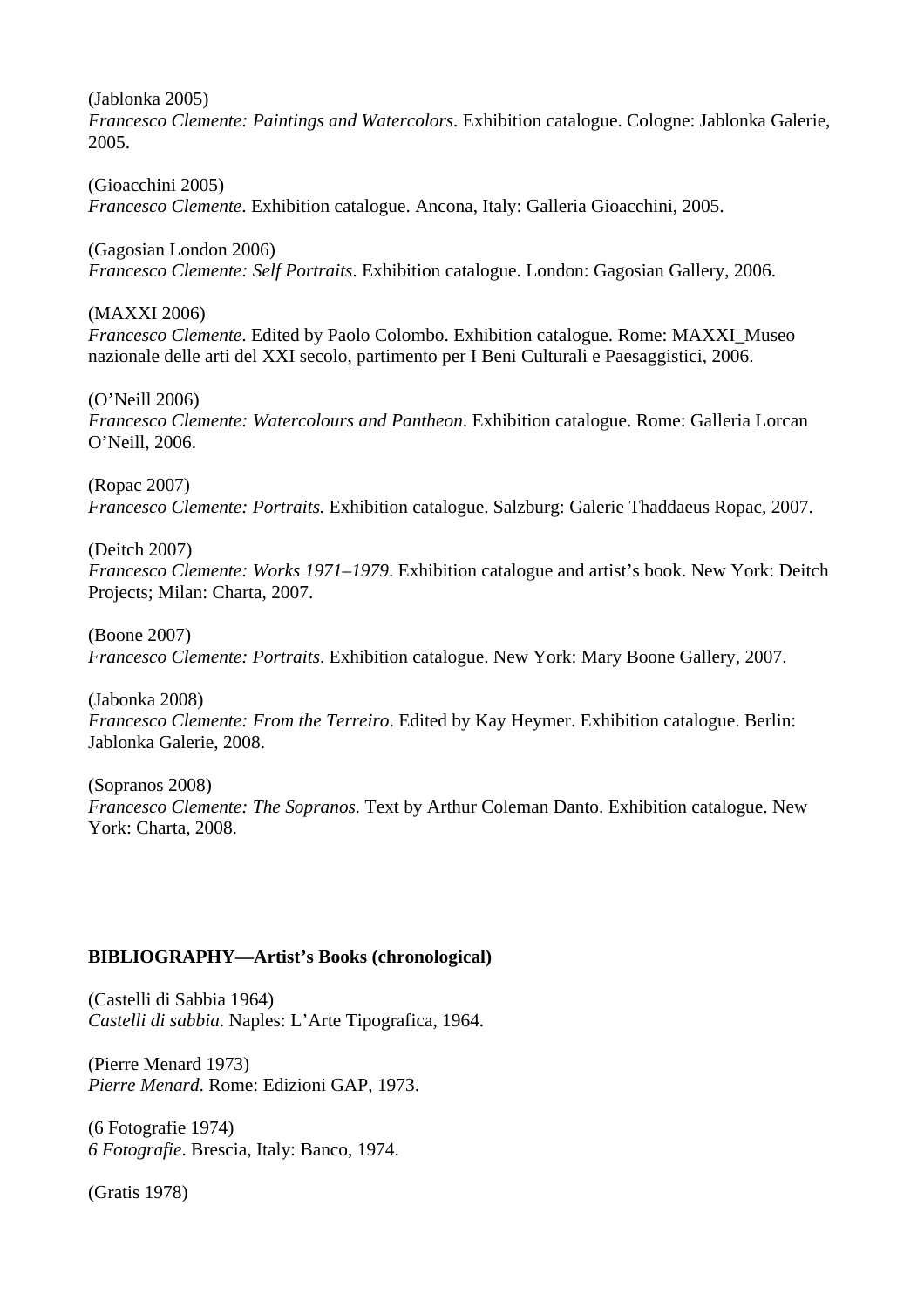*Gratis*. Geneva: Centre d'Art Contemporain, 1978.

(Undae Clemente flamina pulsae 1978) *Undae Clemente flamina pulsae*. Amsterdam: Art & Project, 1978. Edition of 800.

(Vetta 1979) *Vetta*. Modena, Italy: Emilio Mazzoli, 1979. Edition of 1,000.

(Non Scopa 1979) *Non Scopa*. Turin: Gian Enzo Sperone, 1979.

(Basel 1980) *Che pinge figura, si non può esser lei non la può porre*. Basel: Kunsthalle Basel, 1980.

(Pinxit 1981) *Francesco Clemente Pinxit*. London: Anthony d'Offay; Rome: Gian Enzo Sperone, 1981. Edition of 500.

(Viaggiatore napoletano 1982) *Il viaggiatore napoletano.* Edited by Paul Maenz. Cologne: Gerd de Vries, 1982.

(Bischofberger 1982) *Francesco Clemente: Watercolours*. Zurich: Edition Bruno Bischofberger, 1982. Edition of 1,000.

(White Shroud 1983) *White Shroud*. 1983. With poem by Allen Ginsberg. Unique book.

(Images from Mind and Space 1983) *Images from Mind and Space*. 1983. With poem by Allen Ginsberg. Unique book.

(Black Shroud 1985) *Black Shroud*. 1985. With poem by Allen Ginsberg. Unique book.

(Early Morning Exercises 1985) *Early Morning Exercises*. 1985. With poems by John Wieners. Unique book.

(Departure of the Argonaut 1986) *The Departure of the Argonaut*. New York: Petersburg Press, 1986. With text by Alberto Savinio, translated by George Scrivani. Edition of 200.

(Pondicherry Pastels 1986) *Francesco Clemente: The Pondicherry Pastels*. London: Anthony d'Offay, 1986. Edition of 1,000. (Two Garlands 1986) *Francesco Clemente: Two Garlands*. New York: Sperone Westwater, 1986.

(India 1986) *India*. Pasadena, California: Twelvetrees Press, 1986. Edition of 3,050.

(Watercolours Adayar 1987) *Francesco Clemente CVIII: Watercolours Adayar 1985*. Basel: Museum für Gegenwartskunst, 1987.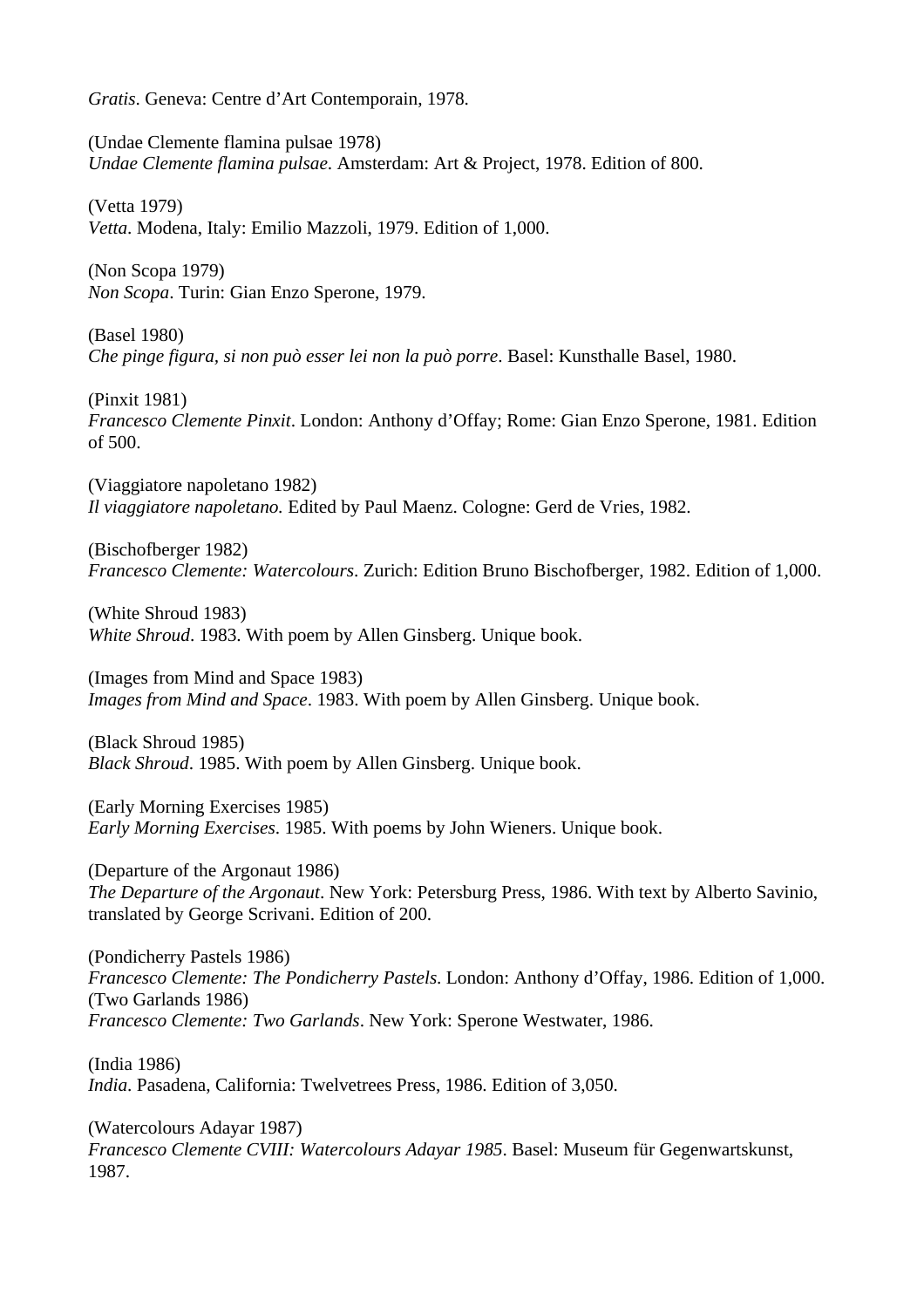(Singular Pleasures 1988) *Singular Pleasures*. New York: Grenfell Press, 1988. With text by Harry Mathews. Edition of 350.

(Funerary Paintings 1988) *Funerary Paintings*. New York: Dia Art Foundation, 1988.

(It 1989)

*It*. Zurich: Edition Bruno Bischofberger, 1989. With poems by Robert Creeley. Edition of 2,500.

(Sixteen Pastels 1989) *Sixteen Pastels*. London: Anthony d'Offay Gallery, 1989. With poems by Rene Ricard. Edition of 1,000.

(Gold Paintings 1990) *The Gold Paintings*. Zurich: Edition Bruno Bischofberger, 1990. With poem by Gregory Corso. Edition of 1,000.

(Black Book 1991) *Francesco Clemente: The Black Book*. Basel: Kunsthalle Basel, 1991.

(Testa Coda 1991) *Testa Coda*. New York: Gagosian Gallery, 1991.

(Evening Raga and Paradiso 1992)

*Mental'nyi limon/The Water's Skeleton, Francesco Clemente: Sixteen Watercolours* and *Francesco Clemente: Nine Drawings/Andrei Voznesensky: Five Poems*. Zurich: Edition Bruno Bischofberger, 1991. With poems by Andrei Voznesensky. Edition of 1,110. *Francesco Clemente: Evening Raga and Paradiso*. New York: Gagosian Gallery and Rizzoli, 1992. Edited by Raymond Foye.

(Cathay 1992) *Cathay*. New York: Limited Editions Club, 1992. With poems by Ezra Pound after Li Po. Edition of 350.

(Life & Death 1993) *Life & Death*. New York: Grenfell Press, 1993. With poems by Robert Creeley. Edition of 70.

(There 1994) *There*. New York: Gagosian Gallery, 1994. With poems by Robert Creeley. Edition of 1,000. (Ex Libris Madras 1994) *Ex Libris Madras*. Madras: Kalakshetra Press, 1994. Edition of 2,000.

(Mothers of Hope 1995) *Mothers of Hope: Francesco Clemente*. Madras: Kalakshetra Press, 1995. Edition of 1,100.

(Jablonka 1995) *Francesco Clemente/Peter Handke*. Cologne: Jablonka Galerie, 1995. With poems by Peter Handke. Edition of 1,000.

(Ex Libris Chenonceau 1995) *Ex Libris Chenonceau*. Madras: Kalakshetra Press, 1995. Edition of 2,000.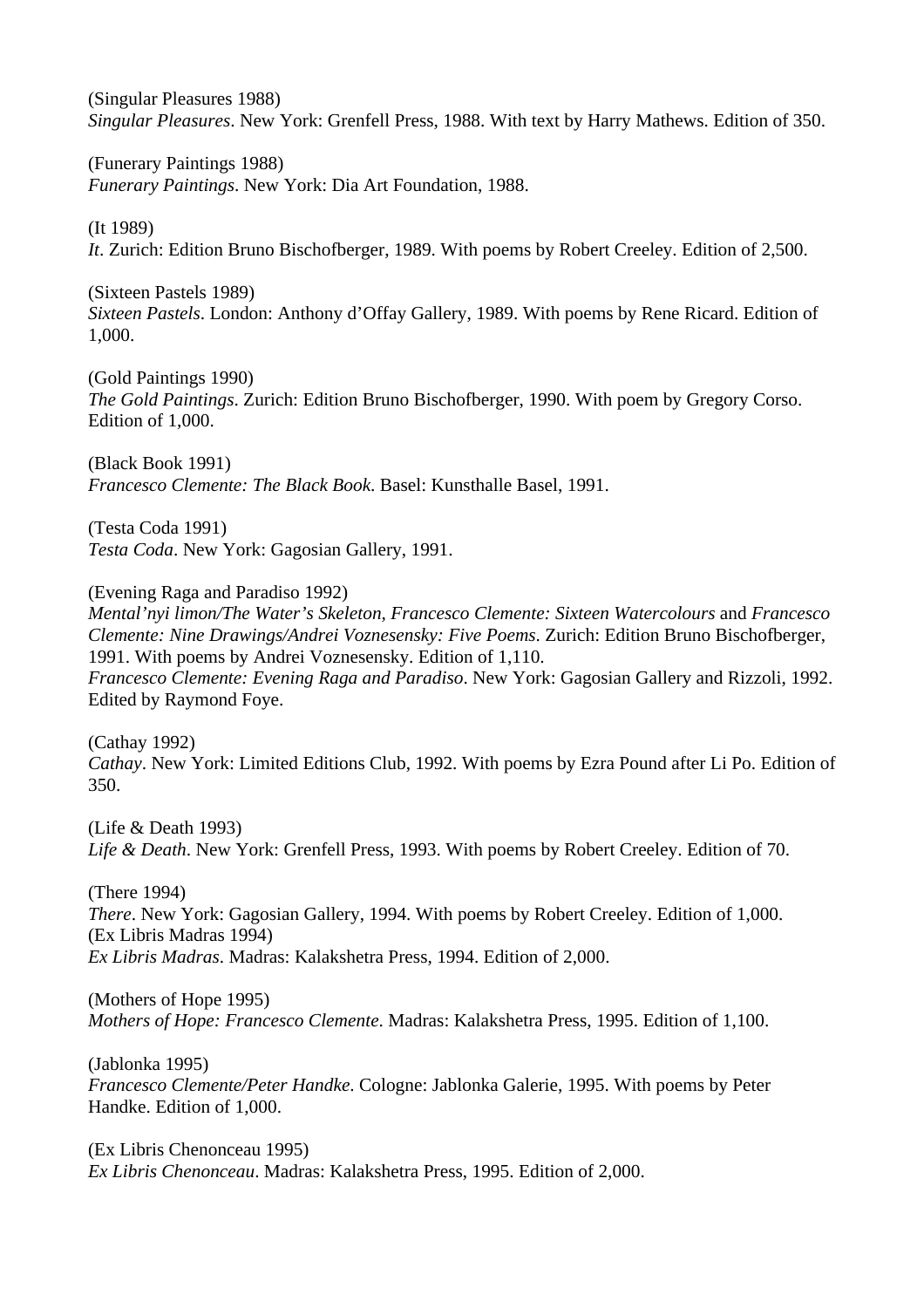(Fifty-one Days on Mount Abu 1997) *Fifty-one Days on Mount Abu*. London: Anthony d'Offay Gallery, 1997.

(Anamorphis 1997) *Anamorphosis*. New York: Gagosian Gallery, 1997. With poems by Robert Creeley.

(Broken Women 1999) *Francesco Clemente. Broken Women: 21 Pastels*. Cologne: Jablonka Galerie, 1999. With poems by John Wieners and text by Kay Heymer. Edition of 750.

(Life Is Paradise 1999) *Life is Paradise: The Portraits of Francesco Clemente.* New York: powerHouse Books, 1999. With text by Vincent Katz.

(Terra Fragile 2001) *Terra Fragile*. Zurich: Galerie Bruno Bischofberger, 2001.

(Deitch 2007) *Francesco Clemente: Works 1971–1979*. New York: Deitch Projects; Milan: Charta, 2007.

(Alcuni Telefonini 2008) *Alcuni Telefonini*. New York: Granary Books, 2008. With poems by Vincent Katz. Edition of 70.

# **BIBLIOGRAPHY—Group Exhibition Catalogues (chronological)**

(Art Around '70 1973) *Italy Two—Art Around '70*. Exhibition catalogue. Philadelphia: Museum of the Philadelphia Civic Center, 1973.

(Foto & Idea 1976) *Foto & Idea*. Exhibition catalogue. Parma, Italy: Galleria Comunale d'Arte Moderna and Sala del Ridotto del Teatro Regio, 1976.

(Drawing/Transparency 1976) *Drawing/Transparency*. Exhibition catalogue, Studio Cannaviello, Rome. Pollenza, Italy: La nuova foglio, 1976.

(Paris Biennial 1977) *Xe Biennale de Paris*. Exhibition catalogue. Paris: Palais de Tokyo and Musée d'art Moderne de la Ville de Paris, 1977.

(Arte Cifra 1979) *Arte Cifra*. Exhibition catalogue. Cologne: Galerie Paul Maenz, 1979.

(Europa 1979) *Europa '79*. Exhibition catalogue, Kunstausstellungen Gutenbergstrasse, Stuttgart. Mainz: Kunstforum International, 1979.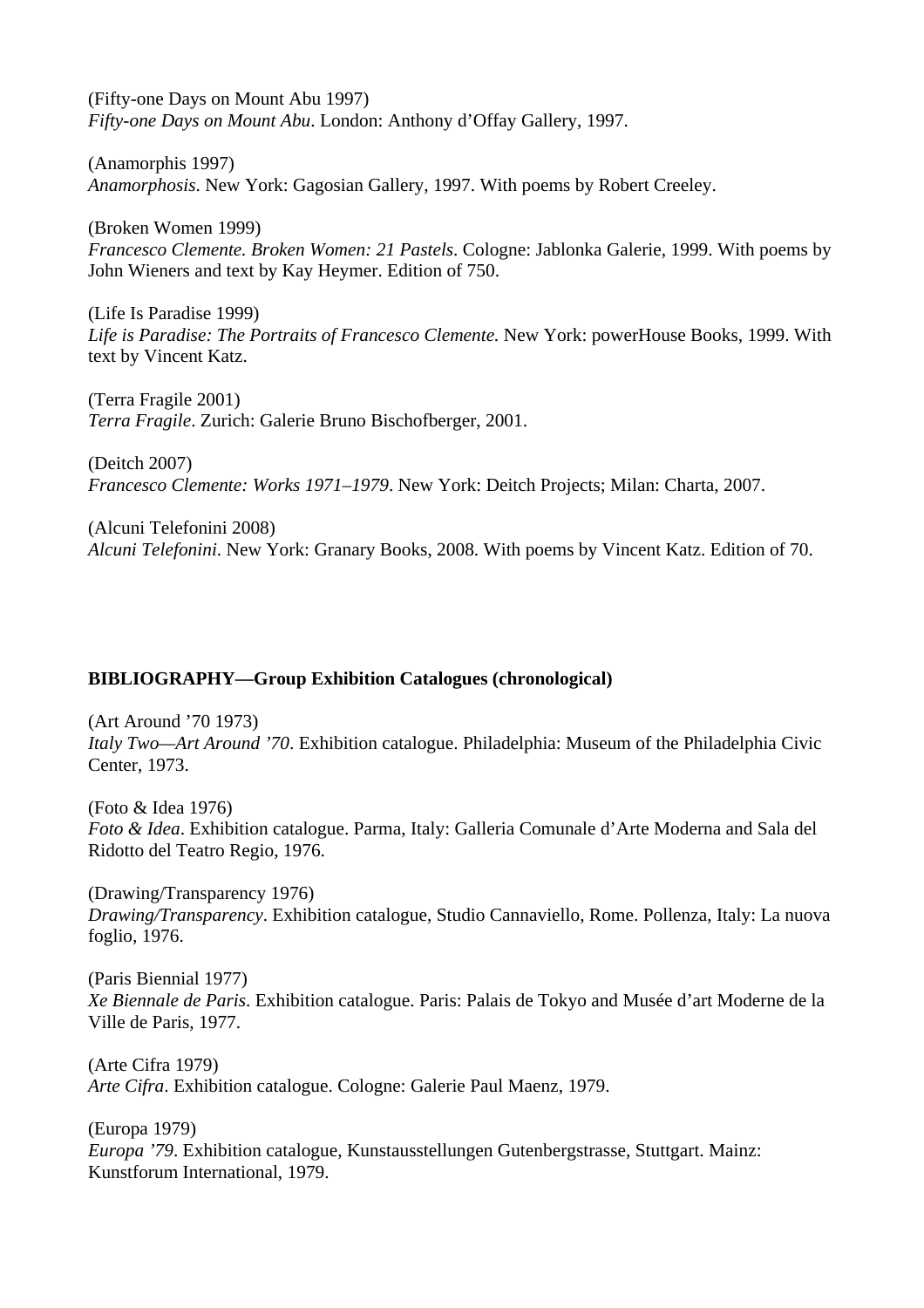(Acireale 1979) *Opere Fatte ad Arte*. Exhibition catalogue. Acireale, Italy: Palazzo di Città, 1979.

(Le Stanze 1979) *Le stanze*. Exhibition catalogue, Castello Colonna, Genazzano. Florence: Centro Di, 1979.

(Die enthauptete hand 1980) *Die enthauptete Hand—100 drawings from Italy: Chia, Clemente, Cucchi, Paladino*. Exhibition catalogue. Bonn: Bonner Kunstverein, 1980.

(Egonavigatio 1980) *Egonavigatio: Sandro Chia, Francesco Clemente, Nicola De Maria, Mimmo Paladino*. Exhibition catalogue. Mannheim: Mannheimer Kunstverein, 1980.

(Kunsthalle Basel 1980) *Sandro Chia, Francesco Clemente, Enzo Cucchi, Nicola De Maria, Luigi Ontani, Mimmo Paladino, Ernesto Tatafiore*. Exhibition catalogue, Kunsthalle Basel; Museum Folkwang, Essen; Stedelijk Museum, Amsterdam. Basel: Kunsthalle, 1980.

(Venice Biennale 1980) *XXXIX Biennale di Venezia: L'arte negli anni settanta/Aperto '80*. Exhibition catalogue. Venice: La Biennale di Venezia, Settore arti visive, 1980.

(Westkunst 1981) *Westkunst: zeitgenössische Kunst seit 1939*. Exhibition catalogue, Rheinhallen der Kölner Messe, Cologne. Cologne: DuMont, 1981.

(Pompidou 1981) *Identité Italienne: Art en Italie depuis 1959*. Exhibition catalogue. Paris: Centre Georges Pompidou, 1981.

(Künstlerbücher 1981) *Künstlerbücher*. Exhibition catalogue. Frankfurt am Main: Frankfurter Kunstverein, 1981. *Italians and American Italians: Etchings*. Brochure. Oakland, California: Crown Point Gallery, 1981.

(Der Erotik der neuen Kunst 1981) *Die Erotik der neuen Kunst*. Exhibition catalogue. Cologne: Galerie Paul Maenz, 1981.

(Tesoro 1981) *Tesoro*. Exhibition catalogue. Modena, Italy: Mazzoli Editore, 1981.

(Figures: Forms and Expressions 1981)

*Figures: Forms and Expressions*. Exhibition catalogue, Albright-Knox Art Gallery, CEPA Gallery, and Hallwalls. Buffalo, New York: Buffalo Fine Arts Academy, 1981.

(Aspects of Post-Modernism 1981) *Aspects of Post-Modernism*. Exhibition catalogue, The Squibb Gallery. Princeton, New Jersey: E.R.

Squibb & Sons, 1981.

(Trasavanguardia 1982) *Transavanguardia: Italia/America*. Exhibition catalogue. Modena: Galleria Civica, 1982.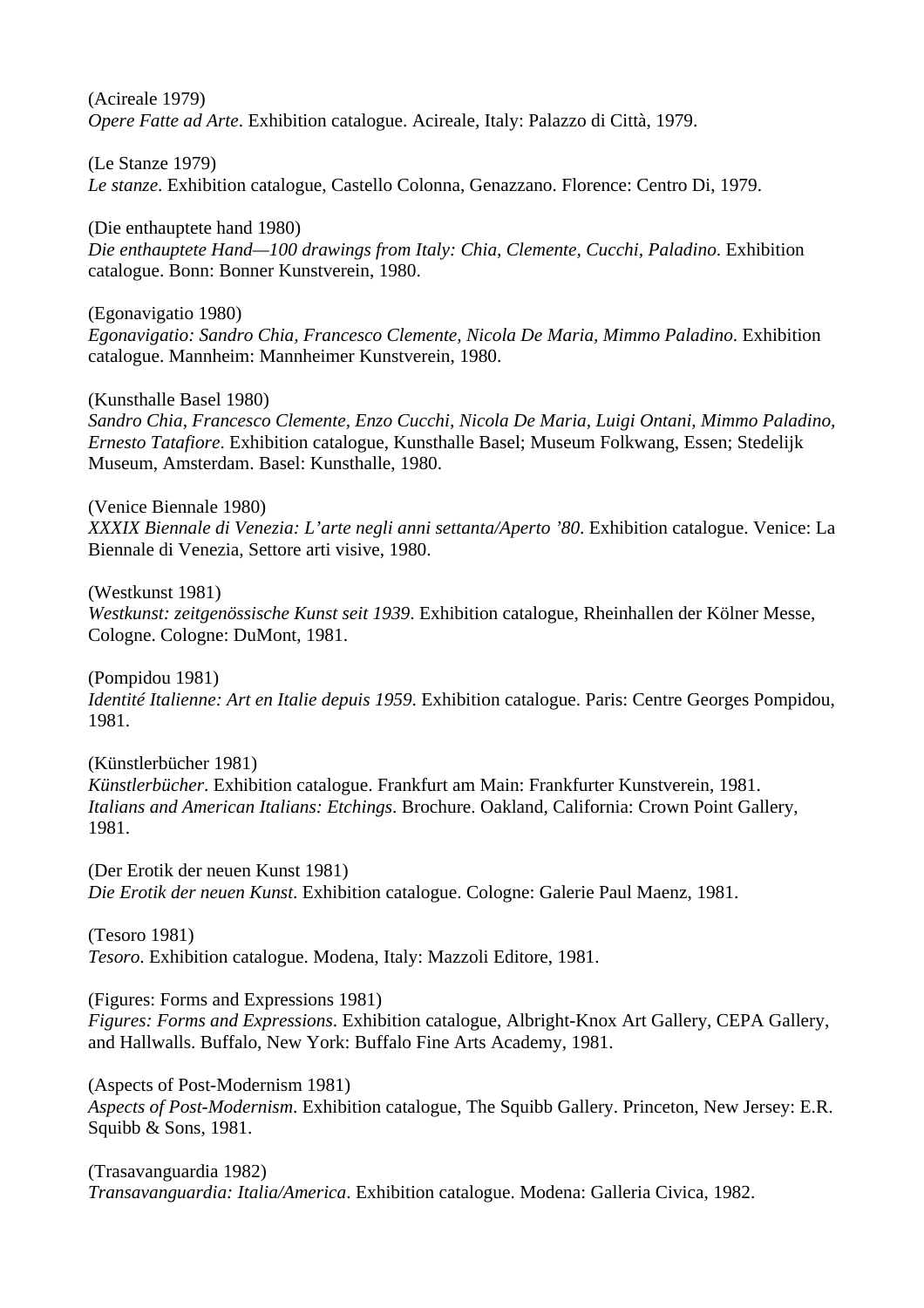(Aureian Wall 1982) *Avanguardia Transavanguardia 68, 77*. Exhibition catalogue. Rome: Aurelian Wall, 1982.

(Guggenheim 1982) *Italian Art Now: An American Perspective*. Exhibition catalogue. New York: Solomon R. Guggenheim Foundation, 1982.

(Pressure to Paint 1982) *The Pressure to Paint*. Exhibition catalogue. New York: Marlborough Gallery, 1982.

(Documenta 7 1982) *Documenta 7*. Exhibition catalogue. Kassel, Germany: P. Dierichs, 1982.

(MoMA 1982) *New Work on Paper 2: Jonathan Borofsky, Francesco Clemente, Mario Merz, A. R. Penck, Giuseppe Penone*. Exhibition catalogue. New York: The Museum of Modern Art, 1982.

(Groningen 1982) *kunst nu/kunst unserer zeit*. Exhibition catalogue, Groninger Museum, Groningen, The Netherlands. Groningen: Martini Pers, 1982.

(Zeitgest 1982) *Zeitgeist*. Exhibition catalogue. Berlin: Martin-Gropius-Bau/Frolich & Kaufmann, 1982.

(Transavanguardia 1983) *Italia: La Transavanguardia*. Exhibition catalogue. Madrid: Fundació Caja de Pensiones, 1983.

(MoMA 1983) *Prints from Blocks: Gauguin to Now*. Exhibition catalogue. New York: The Museum of Modern Art, 1983.

(Concetto—Imago 1983) *Concetto—Imago: Generationswechsel in Italien*. Exhibition catalogue. Bonn: Kunstverein, 1983.

(Bielefeld 1983) *Sandro Chia, Francesco Clemente, Enzo Cucchi: Bilder*. Exhibition catalogue. Bielefeld: Kunsthalle, 1983.

(Painterly Figure 1983) *The Painterly Figure*. Exhibition catalogue. Southhampton, New York: The Parrish Art Museum, 1983.

(Tate Gallery 1983) *New Art*. Exhibition catalogue. London: Tate Gallery Publications Dept., 1983.

(Boibrino 1983) *Det Italienska Avantgardet*. Exhibition catalogue. Stockholm: The Boibrino Gallery, 1983.

(Beyler 1983) *Expressionist Painting Beyond Picasso*. Exhibition catalogue. Basel: Galerie Beyeler, 1983.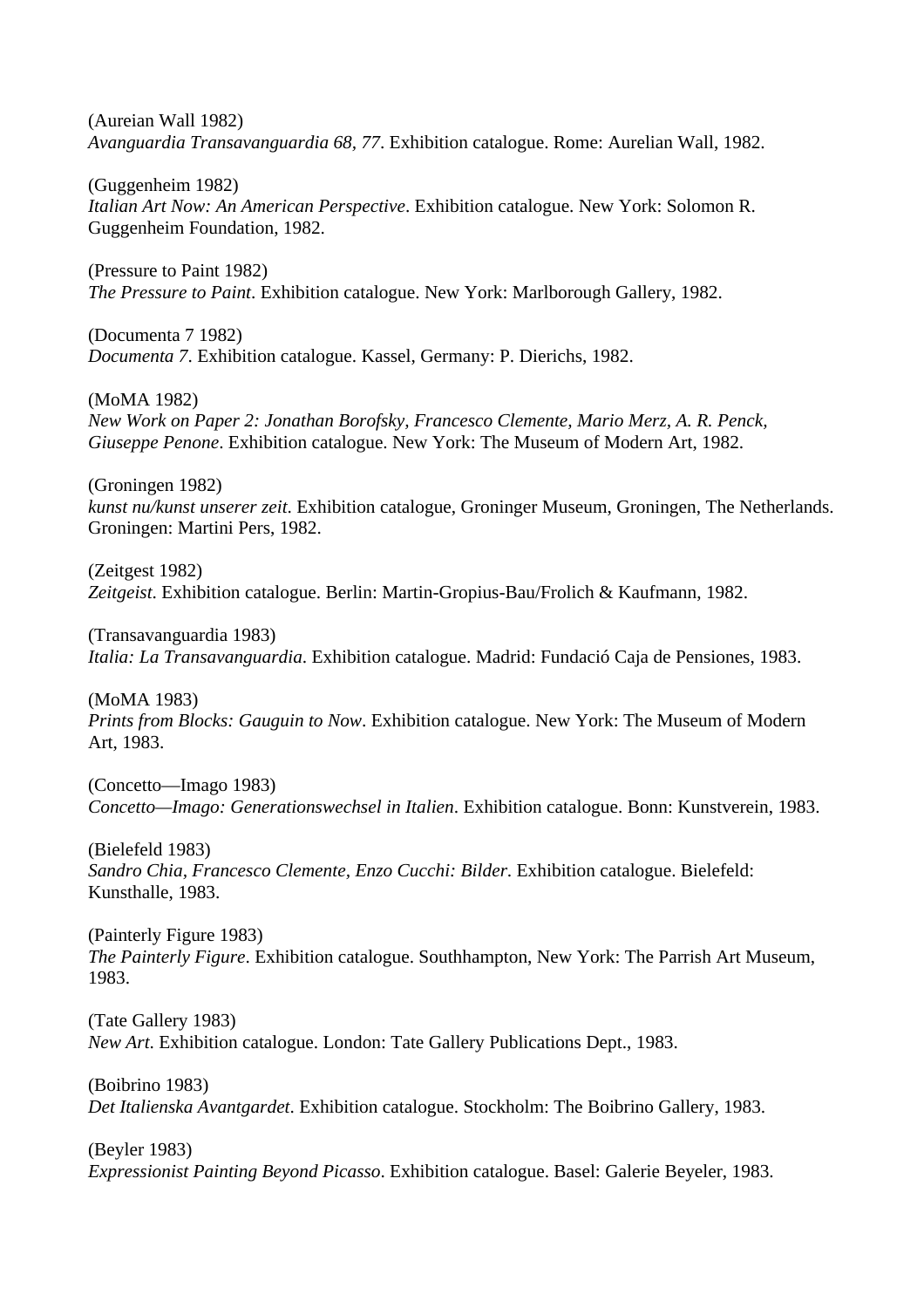(Helsinki 1983) *Ars '83*. Exhibition catalogue. Helsinki: Ateneumin Taidemuseo, 1983.

(LACMA 1983) *The First Show: Painting and Sculpture from Eight Collections, 1940–1980*. Exhibition catalogue. Los Angeles: Museum of Contemporary Art, 1983.

(Folding Image 1984) *The Folding Image: Screens by Western artists of the nineteenth and twentieth centuries*. Exhibition catalogue. New Haven, Connecticut: Yale University Art Gallery, 1984.

(Ikeda 1984) *Painting now: Basquiat, Chia, Clemente, Cucchi, Salome, Schnabel*. Exhibition catalogue. Nagoya: Akira Ikeda Gallery, 1984.

(Janis 1984) *Modern Expressionists: German, Italian, and American Painters*. Exhibition catalogue. New York: Sidney Janis Gallery, 1984.

(Montreal 1984) *Via New York*. Exhibition catalogue. Montreal, Musée d'art Contemporain, 1984.

(MoMA 1984) *An International Survey of Recent Painting and Sculpture*. Exhibition catalogue. New York: The Museum of Modern Art, 1984.

(SFMOMA Biennial 1984) *The Human Condition: San Francisco Museum of Modern Art Biennial III*. Exhibition catalogue. San Francisco: The Museum, 1984.

(Chicago 1984) *Contemporary Italian Masters*. Exhibition catalogue. Chicago, Illinois: Chicago Council on Fine Arts, 1984.

(Dublin 1984) *ROSC '84: The Poetry of Vision*. Exhibition catalogue, the Guinness Hop Store. Dublin, 1984.

(Walker Art Center 1984) *Images and Impressions: Painters Who Print*. Exhibition catalogue, Walker Art Center. Minneapolis, Minnesota: The Center, 1984.

(Hirshhorn 1984) *Content: A Contemporary Focus, 1974–1984*. Exhibition catalogue, Hirshhorn Museum and Sculpture Garden. Washington, D.C.: Smithsonian Institution Press, 1984.

(Tübingen 1985) *7000 Eichen*. Edited by Heiner Bastian. Exhibition catalogue, Kunsthalle Tübingen. Bern: Benteli Verlag, 1985.

(Paris Biennial 1985) *Nouvelle Biennale de Paris*. Exhibition catalogue. Paris: Electa/Moniteur, 1985.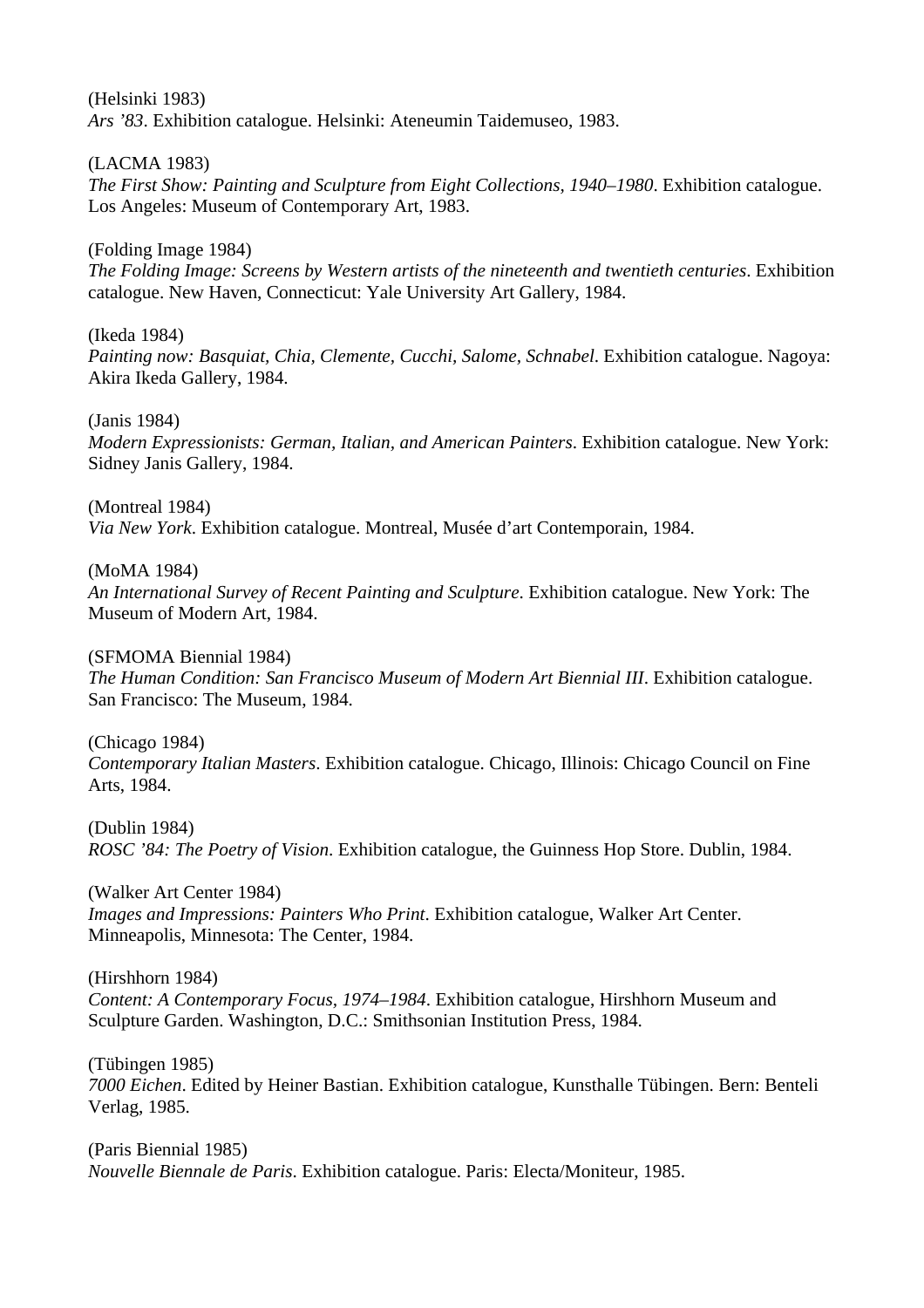(Genazzano 1985) *Nuove Trame dell'Arte*. Exhibition catalogue, Castello Colonna, Genazzano. Milan: Electa, 1985.

(Kunsthalle Basel 1985) *Von Twombly bis Clemente*. Exhibition catalogue. Basel: Die Kunsthalle, 1985.

(Carnegie Ineternational 1985) *The Carnegie International*. Exhibition catalogue. Pittsburgh: Museum of Art, Carnegie Institute, 1985.

(Joslyn 1985) *New Art of Italy*. Exhibition catalogue. Omaha, Nebraska: Joslyn Art Museum; Cincinnati: Contemporary Arts Center, 1985.

(Castello di Rivoli 1985) *Ouverture*. Exhibition catalogue, Castello di Rivoli. Turin: Comitato per l'arte in Piemonte, 1985.

(Whitechaper 1986) *In Tandem*. Exhibition catalogue. London: Trustees of the Whitechapel Art Gallery, 1986.

(Chambéry 1986) *Chia, Clemente, Cucchi, De Maria, Paladino: Oeuvres sur papier*. Exhibition catalogue. Musée savoisien, Chambéry. Paris: Arte Edita, 1986.

(Munich 1986) *Beuys zu Ehren*. Exhibition catalogue. Munich: Städtische Galerie im Lenbachhaus, 1986.

(Ludwig 1986) *Europa/Amerika*. Exhibition catalogue. Cologne: Museum Ludwig, 1986.

(Philadelphia 1986) *Philadelphia Collects Art Since 1940*. Exhibition catalogue. Philadelphia: Philadelphia Museum of Art, 1986.

(LACMA 1987) *Avant-Garde in the Eighties*. Exhibition catalogue. Los Angeles: Los Angeles County Museum of Art, 1987.

(Similia/Dissimilia 1987) *Similia/Dissimilia: Modes of Abstraction in Painting, Sculpture and Photography Today*. Exhibition catalogue, Miriam and Ira D. Wallach Art Gallery, Columbia University, New York. Düsseldorf: Die Kunsthalle; New York: Columbia University, 1987.

(Mythos Italien 1988) *Mythos Italien: Wintermärchen Deutschland— Die italienische Moderne und ihr Dialog mit Deutschland*. Edited by Carla Schulz-Hoffmann. Exhibition catalogue. Munich: Haus der Kunst, 1988.

(Winnipeg 1988) *The Impossible Self*. Exhibition catalogue. Winnipeg, Canada: Winnipeg Art Gallery, 1988.

(Europa Oggi 1988)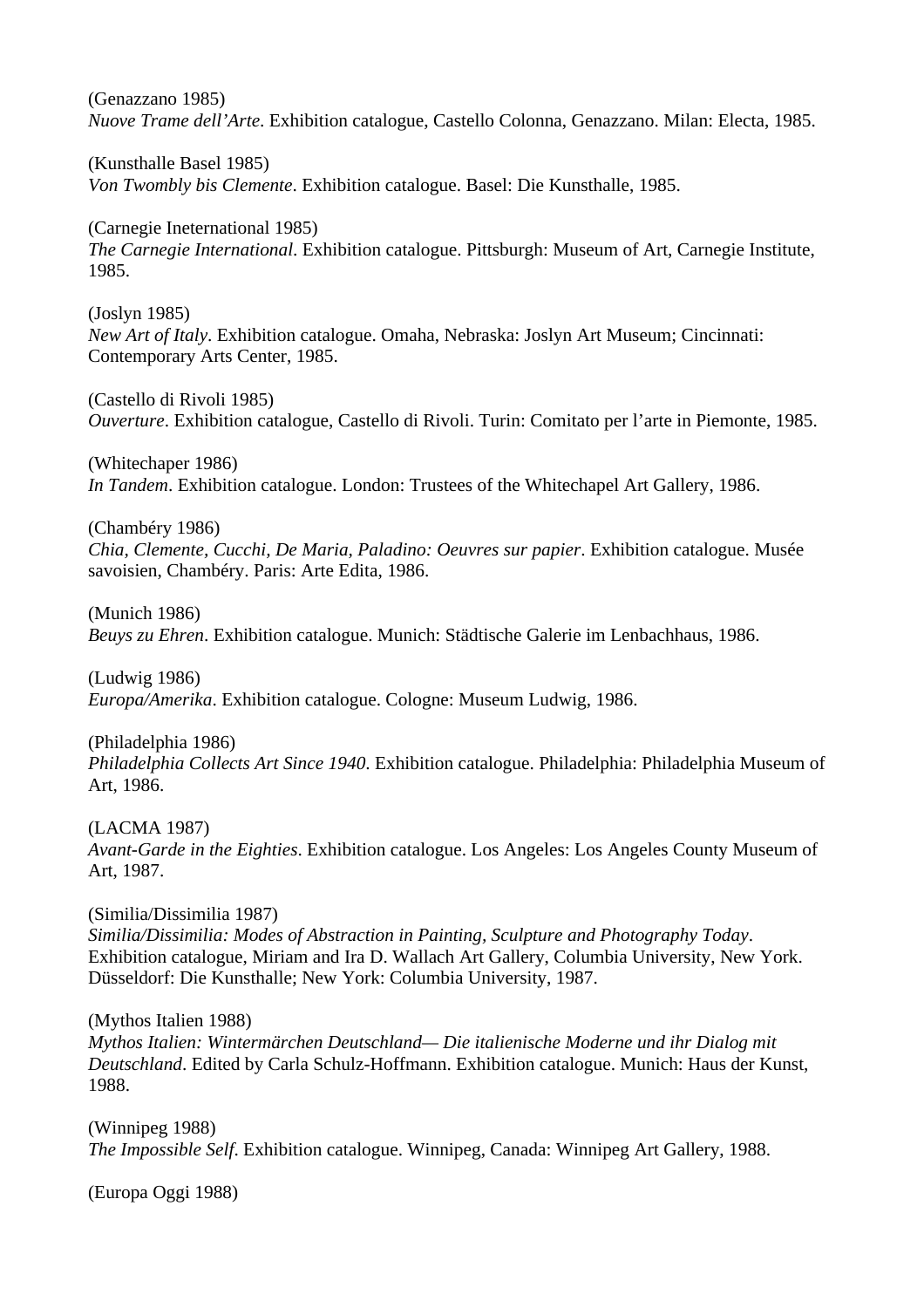*Europa Oggi—Europe Now: Arte contemporanea nell'Europa occidentale*. Exhibition catalogue, Museo d'Arte Contemporanea, Prato, Italy. Florence: Centro Di; Milan: Electa, 1988.

(Venice Biennale 1988) *XLIII Biennale di Venezia: Il Luogo degli Artisti/ Aperto '88*. Exhibition catalogue. Venice, Edizione La Biennale, 1988.

(Carnegie International 1988) *The Carnegie International*. Exhibition catalogue. Pittsburgh: Carnegie Museum of Art, 1988.

(Crown Point Press 1988) *For 25 Years: Crown Point Press*. Exhibition catalogue. New York: The Museum of Modern Art, 1988.

(Royal Academy 1989) *Italian Art in the Twentieth Century*. Exhibition catalogue, Royal Academy of Arts, London. Munich: Prestel; New York: Neues Pub. Co., 1989.

(Cologne 1989) *Bilderstreit. Einheit und Fragment in der Kunst seit 1960*. Exhibition catalogue, Rheinhallen der Kölner Messe. Cologne: DuMont, 1989.

(Magiciens de la Terre 1989) *Magiciens de la Terre*. Exhibition catalogue. Paris: Editions du Centre Pompidou, 1989.

(Wiener Diwan—Freud 1989) *Wiener Diwan—Sigmund Freud—heute*. Exhibition catalogue, Museum des 20. Jahrhunderts, Vienna. Klagenfurt: Ritter, 1989.

(Renaissance du polyptique 1990) *Renaissance du polyptique chez les artistes contemporains*. Exhibition catalogue. Paris: Galerie Bellier, 1990.

(Pharmakon 1990) *Pharmakon '90*. Exhibition catalogue, Nippon Convention Center, Makuhari Messe International Exhibition Hall, Tokyo. [Japan]: Akira Ikeda Corp., 1990.

(Marks 1991) *Artists' Sketchbooks*. Exhibition catalogue. New York: Matthew Marks Gallery, 1991.

(Cannaviello 1991) *Clemente, Paladino, Gli Anni '70*. Exhibition catalogue. Milan: Studio d'Arte Cannaviello, 1991.

(Kunstmuseum Basel 1991) *Zeichnungen des 20. Jahrhunderts: Karl August Burckardt-Koechlin-Fonds*. Exhibition catalogue. Basel: Kunstmuseum Basel, 1991.

(Emmanuel Hoffmann-Stiftung 1991) *Emmanuel Hoffmann-Stiftung 1980–1990*. Exhibition catalogue. Basel: Museum für Gegenwartskunst, 1991.

(Devil on the Stairs 1991)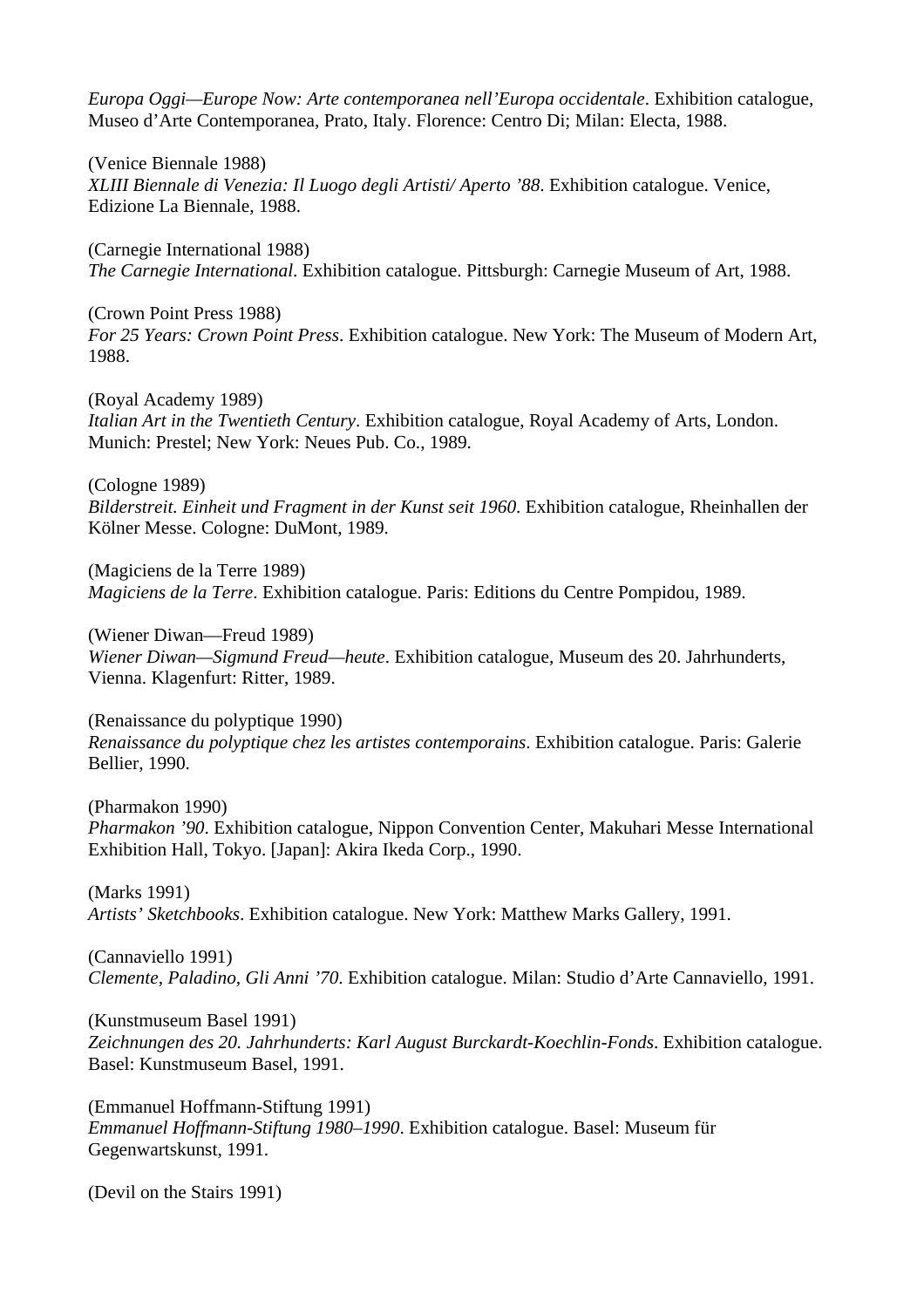*Devil on the Stairs: Looking Back to the Eighties*. Exhibition catalogue. Philadelphia: Institute of Contemporary Art, University of Pennsylvania, 1991.

(Wanderlieder 1991)

*Wanderlieder*. Exhibition catalogue. Amsterdam: Stedelijk Museum, 1991.

(MoMA 1992)

*Allegories of Modernism: Contemporary Drawing*. Exhibition catalogue. New York: The Museum of Modern Art, 1992.

(Rotterdam 1992) *Warhol—Kiefer—Clemente*. Exhibition catalogue. Rotterdam: Kunsthal Rotterdam, 1992.

(Transavanguardia 1992)

*Transavanguardia: Sandro Chia, Francesco Clemente, Enzo Cucchi, Nicola De Maria, Mimmo Paladino*. Exhibition catalogue. Milan: Claudia Gian Ferrari Arte Contemporanea, 1992.

(Der Zerbrochene Spiegel 1993) *Der Zerbrochene Spiegel*. Exhibition catalogue, Museumsquartier Messepalast und Kunsthalle Wien, Vienna. Murr: KunstBuchDienst, 1993.

(Drawing the Line Against AIDS 1993) *Drawing the Line Against AIDS*. Exhibition catalogue, Peggy Guggenheim Collection, Venice. New York: Rizzoli, 1993.

(Malfiguren 1994)

*Malfiguren: Francesco Clemente, Jörg Immendorf, Per Kirkeby, Malcolm Morley, Hermann Nitsch, Cy Twombly*. Exhibition catalogue. Vienna: Museum Moderner Kunst Stiftung Ludwig, 1994.

(Trento 1994) *L'incanto e la transcendenza*. Exhibition catalogue. Trento, Italy: Castel Trento, 1994.

(Venice Biennale 1995) *XLVI Biennale di Venezia: Identità e alterità*. Exhibition catalogue. Venice, 1995.

(Ropac 1995)

*Muses: Transformation de l'image féminine dans l'art contemporain*. Exhibition catalogue. Paris: Galerie Thaddaeus Ropac, 1995.

(Nudo e Crudo 1996) *Nudo e Crudo: corpo sensibile/corpo visibile*. Exhibition catalogue, Claudia Gian Ferrari Arte Contemporanea. Milan: Charta, 1996.

(Collaborations: Warhol, Basquiat, Clemente 1996) *Collaborations: Warhol, Basquiat, Clemente*. Exhibition catalogue, Museum Fridericianium, Kassel; Villa Stuck, Munich. Ostfildern-Ruit, Germany: Hatje Cantz, 1996.

(Sydney Biennial 1996) *Tenth Biennial of Sydney*. Exhibition catalogue. Sydney: Art Gallery of New South Wales, Artspace, and Ivan Dougherty Gallery, 1996.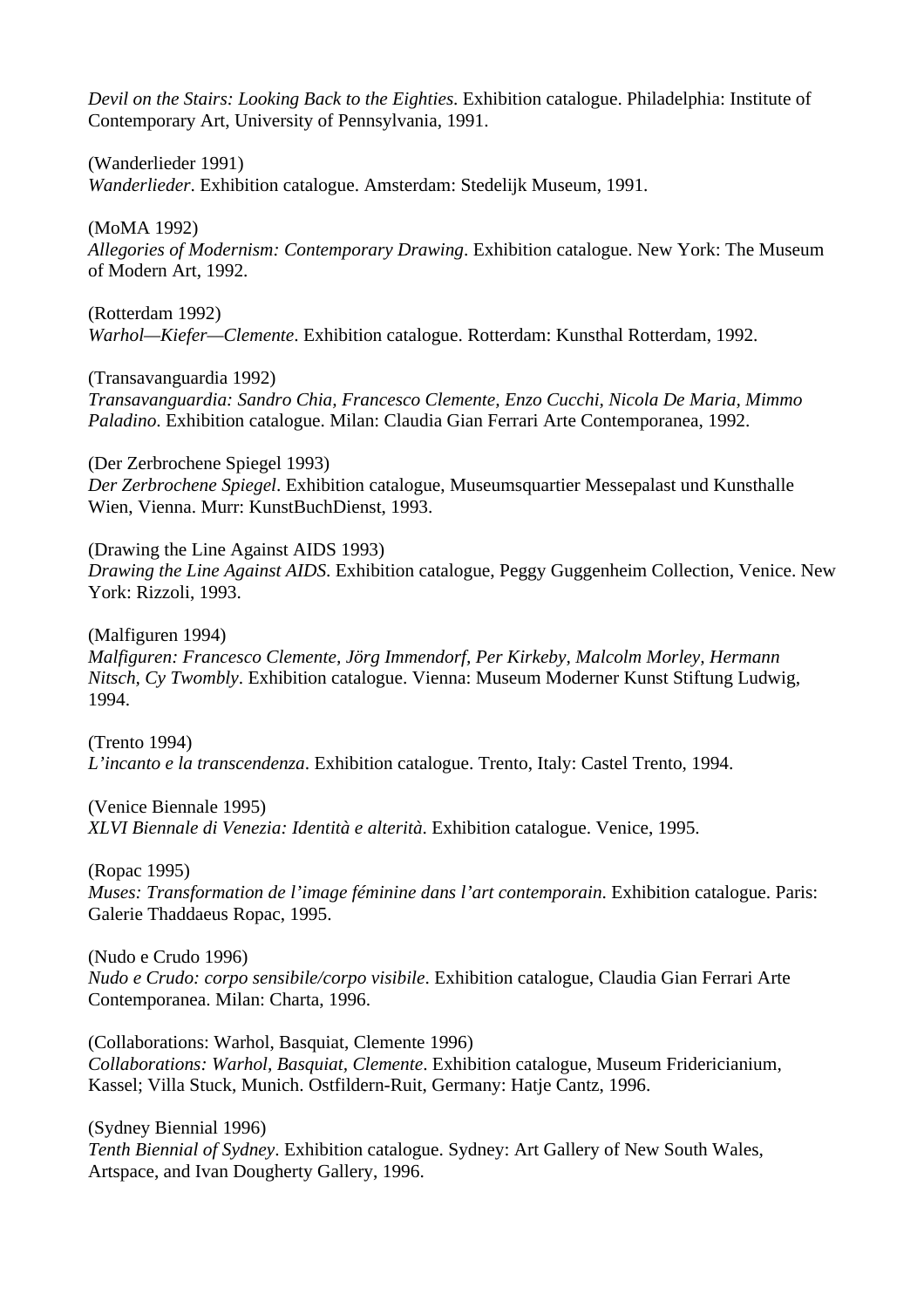#### (MoMA 1997)

*On the Edge: Contemporary Art from the Werner and Elaine Dannheisser Collection*. Exhibition catalogue. New York: The Museum of Modern Art, 1997.

# (Transavanguardia 1998)

*Transavanguardia: Sandro Chia, Enzo Cucchi, Francesco Clemente, Mimmo Paladino*. Exhibition catalogue, Museum Würth, Künzelsau. Sigmaringen: Thorbecke, 1998.

(The Eighties 1998) *Anos 80/The Eighties*. Exhibition catalogue. Lisbon: Culturgest, 1998.

(Robert Creeley 1999)

*In Company: Robert Creeley's Collaborations.* Edited by Robert Creeley, Elizabeth Licata and Amy Cappellazzo. Niagara Falls: Castellani Art Museum of Niagara University, 1999.

# (Guggenheim Bilbao 1999)

*De Durero a Rauschenberg: la quintaesencia del dibujo: obras maestras de les colecciones Albertina y Guggenheim*. Bilbao: Guggenheim, 1999.

# (Aspen 1999)

*20 Years/20 Artists*. Edited by Suzanne Feldman and Robert Carleton Hobbs. Aspen, Colorado: Aspen Art Museum, 1999.

(Das Ich ist etwas Anderes 2000) *Das Ich ist etwas Anderes. Kunst am Ende des 20. Jahrhunderts*. Edited by Armin Zweite. Exhibition catalogue, Kunstsammlung Nordrhein-Westfalen, Düsseldorf. Cologne: DuMont, 2000.

(Encounters 2000) *Encounters: New Art from Old.* Edited by Richard Morphet, Robert Rosenblum and Judith Bumpus. London: National Gallery Co., 2000.

(Mythic Proportions 2001) *Mythic Proportions: Painting in the 1980s.* Edited by Bonnie Clearwater. North Miami, Florida: Museum of Contemporary Art, 2001.

(Oaxaca 2002) *James Brown, Francesco Clemente, Alex Katz.* Oaxaca, Mexico: Instituto de Artes Gráficas de Oaxaca, 2002.

(Aldeasa 2002) *Warhol, Basquiat, Clemente: obras en colaboración.* Madrid: Aldeasa, 2002.

(Cardi 2002) *Good News.* Exhibition catalogue. Milan: Galleria Cardi, 2002.

(Incontri 2002) *Incontri.* Exhibition catalogue, Galleria Borghese, Rome. Milan: Charta, 2002.

(Expressiv! 2003) *Expressiv!* Exhibition catalogue, Fondation Beyeler, Basel. Riehen, Switzerland: Fondation Beyeler; Ostfildern-Ruit, Germany: Hatje Cantz, 2003.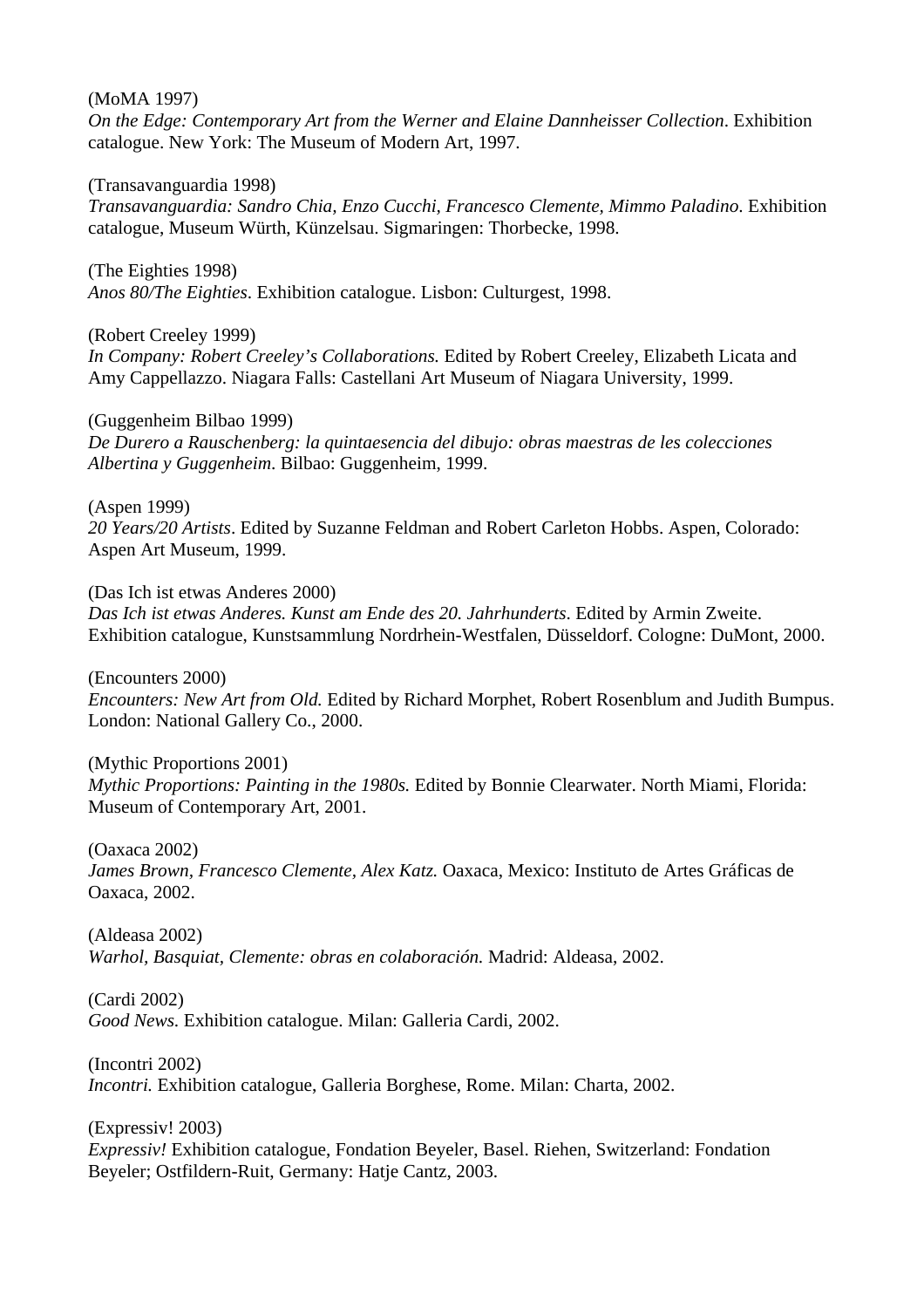(Watercolor Worlds 2004) *Watercolor Worlds.* Brochure. New York: Dorsky Gallery, 2004.

(MoMA 2005) *Contemporary Voices: Works from the UBS Art Collection*. New York: The Museum of Modern Art, 2005.

(Carzaniga 2005) *First Choice—From Private Collections III.* Basel: Galerie Carzaniga, 2005.

(Denver 2006) *Radar: Selections from the Collection of Vicki and Kent Logan*. Denver: Denver Art Museum, 2006.

# **BIBLIOGRAPHY—Interviews and Statements (chronological)**

(Domus 1977) "Presentazione: Francesco Clemente." *Domus* (Milan), no. 577 (December 1977): 52–54.

(Ammann, Groot, Heynen, and Zumbrink 1980) Ammann, Jean-Christophe, Paul Groot, Pieter Heynen, and Jan Zumbrink. "Un'altra arte." *Museumjournaal* (Amsterdam) 25, no. 7 (December 1980): 288–301.

(Zaya 1981) Zaya. "Conversación con Francesco Clemente: Sustancia de lo imaginario." *Guadalimar* (Madrid), no. 56 (1981): 14–15.

(White 1981) White, Robin. "Francesco Clemente." *View* (Oakland) 3, no. 6 (November 1981): 2–27.

(Berger 1982) Berger, Danny. "Francesco Clemente at the Metropolitan: An Interview." *The Print Collector's Newsletter* (New York) 13, no. 1 (March–April 1982): 11–13.

(deAk 1982) deAk, Edit. "Francesco Clemente." *Interview* (New York) 12, no. 4 (April 1982): 16–21.

(Bastian 1983) Bastian, Heiner. "Sametale med Francesco Clemente." *Louisiana Revy* (Humlebaek) 23, no. 3 (June 1983): 40–44.

(Auping 1984) Auping, Michael. Unpublished interview with Francesco Clemente. 1984.

(Bonito Oliva 1984) Bonito Oliva, Achille. *Dialoghi d'artista: Incontri con l'arte contemporanea 1970–84*. Milan: Electa, 1984.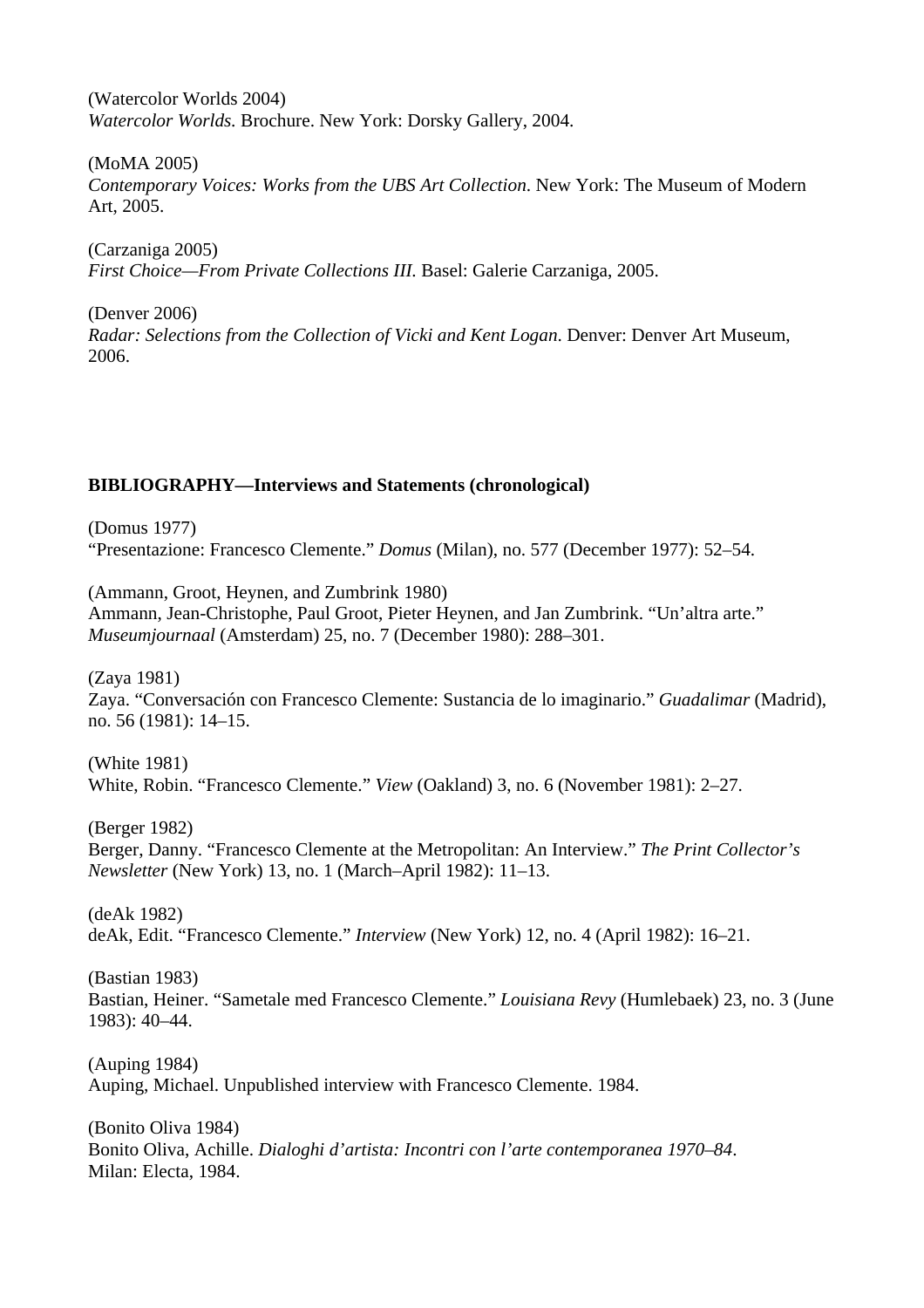Politi, Giancarlo. "Francesco Clemente." *Flash Art International* (Milan), no. 117 (April–May 1984): 12–21. (Crone 1986) Crone, Rainer. "Memoirs, Practice, and Theory: A Conversation between Francesco Clemente and Rainer Crone in New York City." Unpublished interview with Francesco Clemente. 1986. (Courtney 1986) Courtney, Cathy. Interview with Clemente. *Art Monthly* (London), no. 100 (October 1986): 39–40. (Clemente 1987) Clemente, Francesco. "King for a Day." In *Andy Warhol: A Retrospective*. Edited by Kynaston McShine. Exhibition catalogue. New York: The Museum of Modern Art, 1987. (Crone and Marsh 1987) Crone, Rainer, and Georgia Marsh. *Clemente: An Interview with Francesco Clemente*. New York: Vintage Books, 1987. (Marsh 1987a) Marsh, Georgia. Unpublished interviews with Francesco Clemente. 1987. (Marsh 1987b)

———. "Francesco Clemente: Faire quelque chose à partir de rien." *Art Press* (Paris), no. 113 (April 1987): 4–10.

(Phillips 1989)

(Politi 1984)

Phillips, Lisa. "Clemente: Les chemins de la sagesse." *Beaux Arts Magazine* (Paris), no. 69 (June 1989): 90–95.

(Kent 1989) Kent, Sarah. "Turtles All the Way: Francesco Clemente Interviewed by Sarah Kent." *Artscribe*  (London), no. 77 (September–October 1989): 54–59.

(Katz and Clemente 1989) Katz, Alex and Francesco Clemente. "Manners Entice: A Discussion between Alex Katz and Francesco Clemente." *Parkett* (Zurich), no. 21 (September 1989): 48–56.

(Kuspit 1989) Kuspit, Donald. "Clemente Explores Clemente." *Contemporanea* (New York) 2, no. 7 (October 1989): 36–43.

(McClure 1991)

McClure, Michael. "Towards Perception: An Interview with Francesco Clemente." In *Francesco Clemente: Testa Coda*. Exhibition catalogue and artist's book. New York: Gagosian Gallery, 1991: 92–103.

(Geldzahler 1991) Geldzahler, Henry. "Francesco Clemente." *Interview* (New York) 21, no. 11 (November 1991): 54– 56.

(Foye 1992)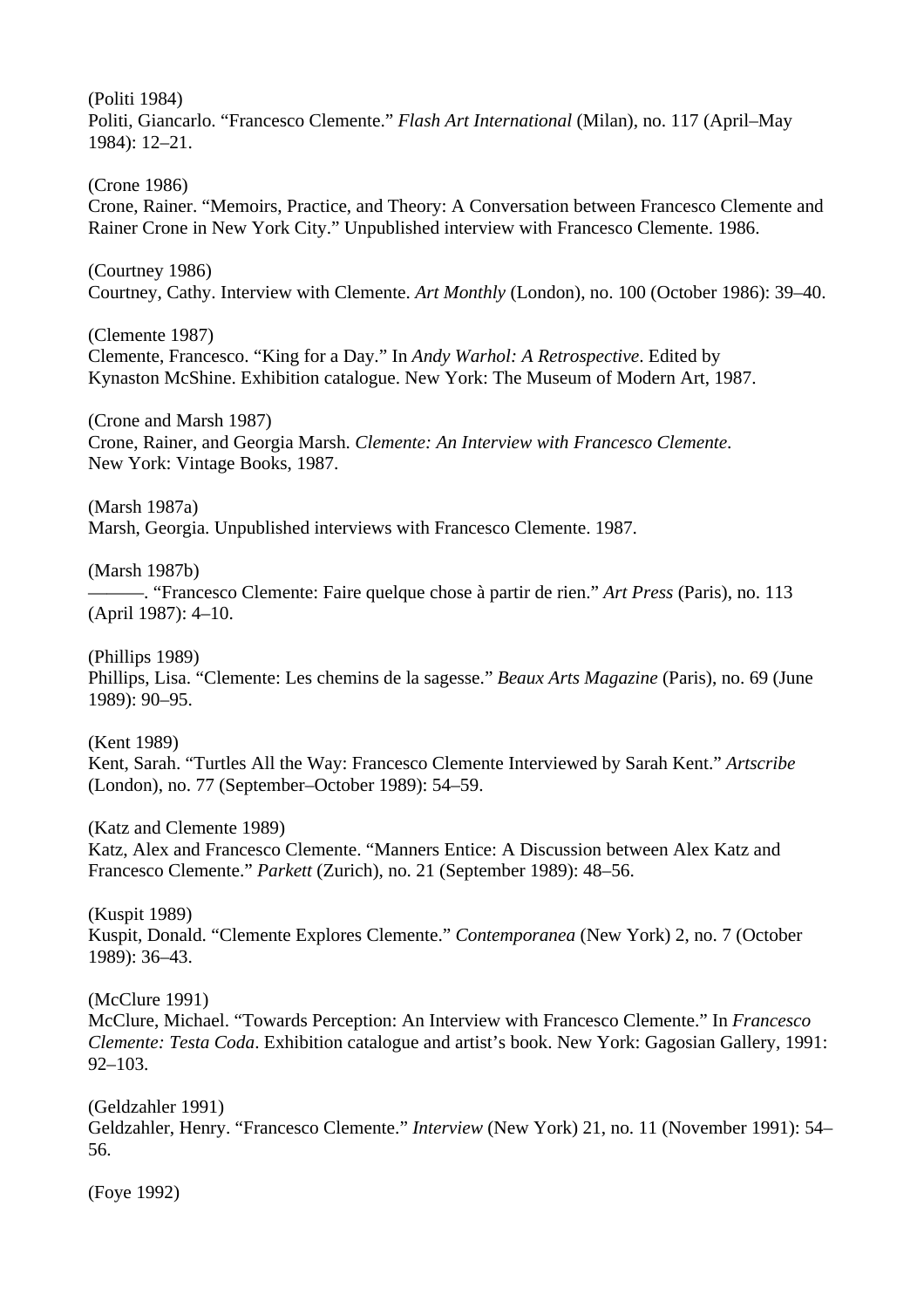"A Sense of Place: Conversation with Allan Ginsberg and Peter Orlovsky." In *Francesco Clemente: Evening Raga and Paradiso*. Edited by Raymond Foye. Exhibition catalogue and artist's book. New York: Gagosian Gallery and Rizzoli, 1992.

(Diamonstein 1992) Diamonstein, Barbaralee. Unpublished interview with Francesco Clemente. October 2, 1992.

(Burroughs 1993) Burroughs, William S. "The Creative Observer: Conversation with Francesco Clemente." *Flash Art International* (Milan), no. 127 (October 1993): 36–38.

(Geldzahler 1994) Geldzahler, Henry. "Francesco Clemente interviewed by Henry Geldzahler." In *Francesco Clemente: Two Horizons*. Edited by Makito Hayashi. Exhibition catalogue. Tokyo: Sezon Museum of Art, 1994: 62–64.

(Storr 1995) Storr, Robert. Unpublished interview with Francesco Clemente. June 30, 1995.

(Clemente 1996) Clemente, Francesco. "For Diego." In *Jean-Michel Basquiat Portraits*. Exhibition catalogue. Zurich: Edition Bruno Bischofberger, 1996.

(Srinivasan 1996) Srinivasan, Prema. Unpublished interview with Francesco Clemente. 1996.

(Clemente 1997) Clemente, Francesco. "The City and the Painter." In *Alex Katz*. Exhibition catalogue. Cologne: Jablonka Galerie, 1997.

(Sischy 1997a) Sischy, Ingrid. "fc." *Interview* (New York) 27, no. 7 (July 1997): 74–81.

(Sischy 197b)

———. "Amazing artist of silent poetry." Unpublished interview with Francesco Clemente. July 1997.

(Eccher and Pellizzi 1999)

Eccher, Danilo and Francesco Pellizzi. "Conversation with Francesco Clemente, Danilo Eccher and Francesco Pellizzi." In *Clemente: Arbeiten auf Papier*. Edited by Danilo Eccher. Exhibition catalogue. Düsseldorf: Kunstsammlung Nordrhein-Westfalen, 1999: 91–166.

(Auping 2000)

Auping, Michael. "Interview with Francesco Clemente." In *Francesco Clemente*. Milan: Charta,  $2000: 6-10.$ 

(Neri 2001)

Neri, Louise. "A Fugue for Alighiero e Boetti. Francesco Clemente interviewed by Louise Neri." In *Alighiero e Boetti*. Exhibition catalogue. New York: Gagosian Gallery, 2001: 69–93.

(Buck 2002)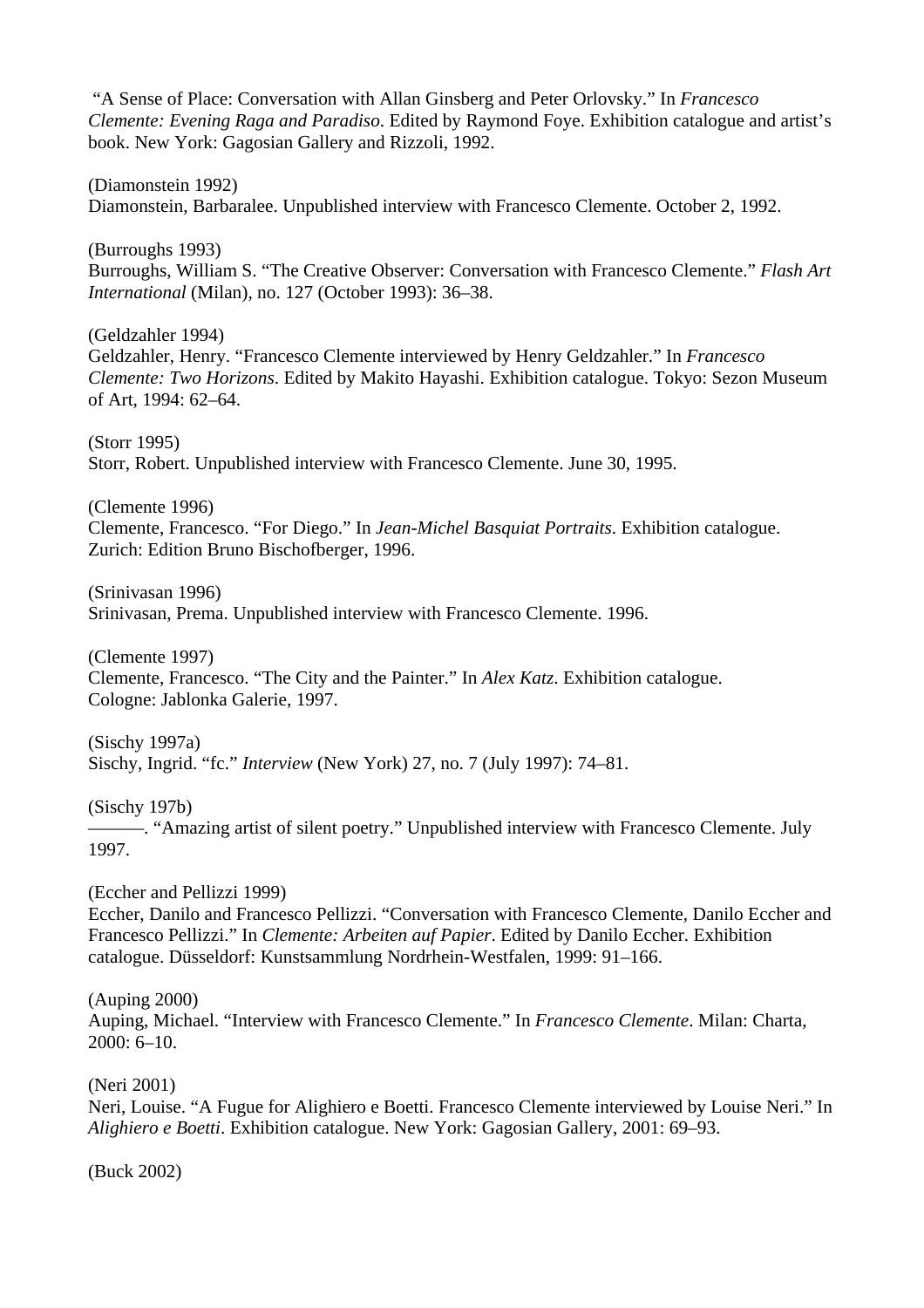Buck, Luisa. "The Artist as Gucci Guru." *Art Newspaper* (London) 3, no.127 (July–August 2002): 28, 2.

# (Adams 2003)

Adams, Brooks. " Francesco Clemente talks to Brooks Adams." *Artforum* 41, no. 7 (March 2003): 58–59.

#### (Cortez 2004)

Cortez, Diego. "Part Three: Excerpts from interview with Francesco Clemente at his New York studio, June 16, 2004." In *Tandoori Satori*. Exhibition catalogue. Waltham, Massachusetts: The Rose Art Museum, 2004: 15–17.

# (Katz 2004)

Katz, Vincent. "An enemy of death." In *Saline Aquarelle: Francesco Clemente*. Exhibition catalogue. Salzburg: Galerie Thaddaeus Ropac, 2004: 5–10.

#### (Ponti 2004)

Ponti, Lisa. "Interview." In *Francesco Clemente: Works 1977–1990*. Exhibition catalogue. Edited by Galleria Paolo Curti/Annamaria Gambuzzi & Co. Milan: Silvana, 2004.

(Auping 2007)

Auping, Michael. "Francesco Clemente (May 1984)." In *30 years: interviews and outtakes*. Edited by Michael Auping. Fort Worth, Texas: Modern Art Museum of Fort Worth, 2007: 99–108.

# (Clemente 2007)

Clemente, Francesco. "A private rebel. Brice Marden." *Res: Anthropology and Aesthetics*. Peabody Museum of Archaeology and Ethnology of Harvard University, no. 51 (Summer 2007): 247–253.

#### (Kort 2007a)

Kort, Pamela. Unpublished interview with Francesco Clemente. September 2007.

# (Kort 2007b)

———. Unpublished interview with Francesco Clemente. December 2007.

(Kort 2008)

———. Unpublished interview with Francesco Clemente. March 2008.

# **BIBLIOGRAPHY—Dissertations (alphabetical)**

(Stahlhut dissertation 2007)

Stahlhut, Heinz. *Ideograms in Costume: Studien zu Aquarellen Francesco Clementes*. Nuremberg, Germany: Verlag für moderne Kunst Nürnberg, 2008. PhD diss., Universität Basel, 2007.

# **BIBLIOGRAPHY—Master's Theses (alphabetical)**

(Gebhard thesis 1994)